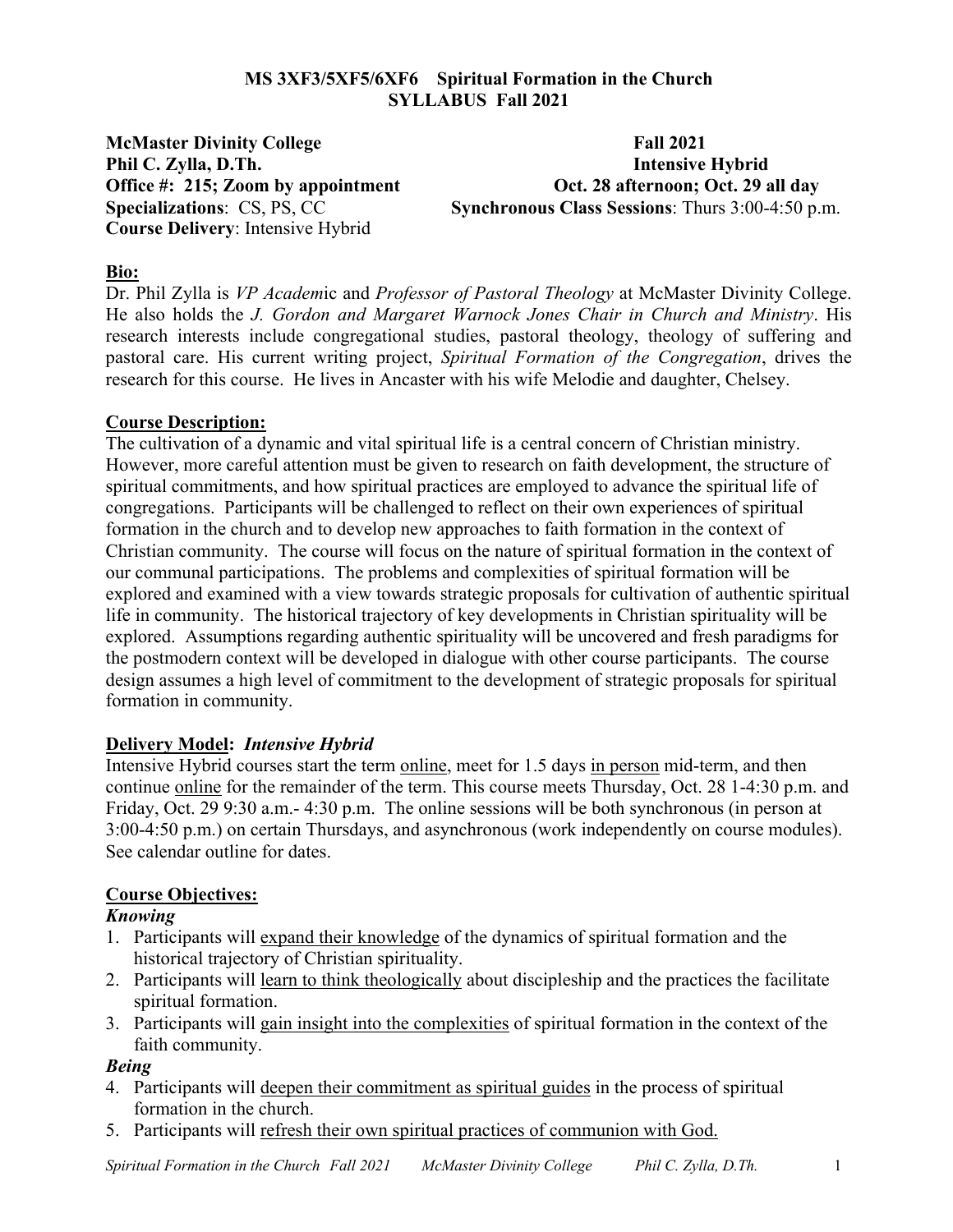### *Doing*

- 6. Participants will develop a paradigm for spiritual formation for their unique ministry context.
- 7. \*MA/PhD and DPT participants will prepare and deliver a graduate level lecture on a key theme of spiritual formation.

## **Required Course Textbooks (ALL)**:

Mulholland, M. Robert *Invitation to a Journey: A Road Map for Spiritual Formation*. Downer's Grove, Illinois: InterVarsity Press, 1993.

- Nouwen, Henri J.M. *Reaching Out: The Three Movements of the Spiritual Life.* New York: Doubleday, 1975.
- Sittser, Gerald L. *Water from a Deep Well: Christian Spirituality from Early Martyrs to Modern Missionaries.* Downer's Grove, IL: IVP, 2007
- Westerhoff, John *Spiritual Life: The Foundation for Preaching and Teaching*. Louisville, KY: Westminster John Knox Press, 1994.

"A healthy church is one in which we seek to stay connected with God by seeking to connect others with God; one in which we 'win God' by converting one another, and we convert one another by our truthful awareness of frailty. And a church that is living in such a way is the only church that will have anything *different* to say to the world." – Rowan Williams, *Silence and Honey Cakes*, 34.

## **Additional Course Textbooks (MA, PhD, DPT) Participants:**

Submit a selected bibliography on a theme pertinent to the course of an additional 10 volumes (250-300 pages each) and 8-10 journal articles. Submit for approval by September 23, 2021.

# **COURSE OUTLINE and TOPICS**

Synchronous (live online together) and Asychronous sessions (independent and group work online) will precede our 1.5 days together in person. The synchronous meeting time for this course is **Thursday 3:00-4:50 p.m.**

| September 16 | Module $# 1$ : The Nature of Christian Spirituality<br>Read: Mulholland, 1-44 |
|--------------|-------------------------------------------------------------------------------|
|              | Synchronous Session Thursday 3:00-4:50 p.m.                                   |
| September 23 | Module $\#$ 2: The Myth of Discipleship                                       |
|              | Precept Online Group Reading: Sittser, 1-72                                   |
|              | Synchronous Session Thursday 3:00-4:50 p.m.                                   |
| September 30 | Module $\# 3$ : Cultivating the Paradigmatic                                  |
|              | Read: Nouwen, 1-62                                                            |
|              | <b>Asynchronous Session</b>                                                   |
| October 7    | Module $#4$ : Spiritual Types and Models of Spirituality                      |
|              | Precept Group Reading: Mulholland, 45-73;                                     |
|              | Westerhoff, Chapter 5                                                         |
|              | <b>Asynchronous Session</b>                                                   |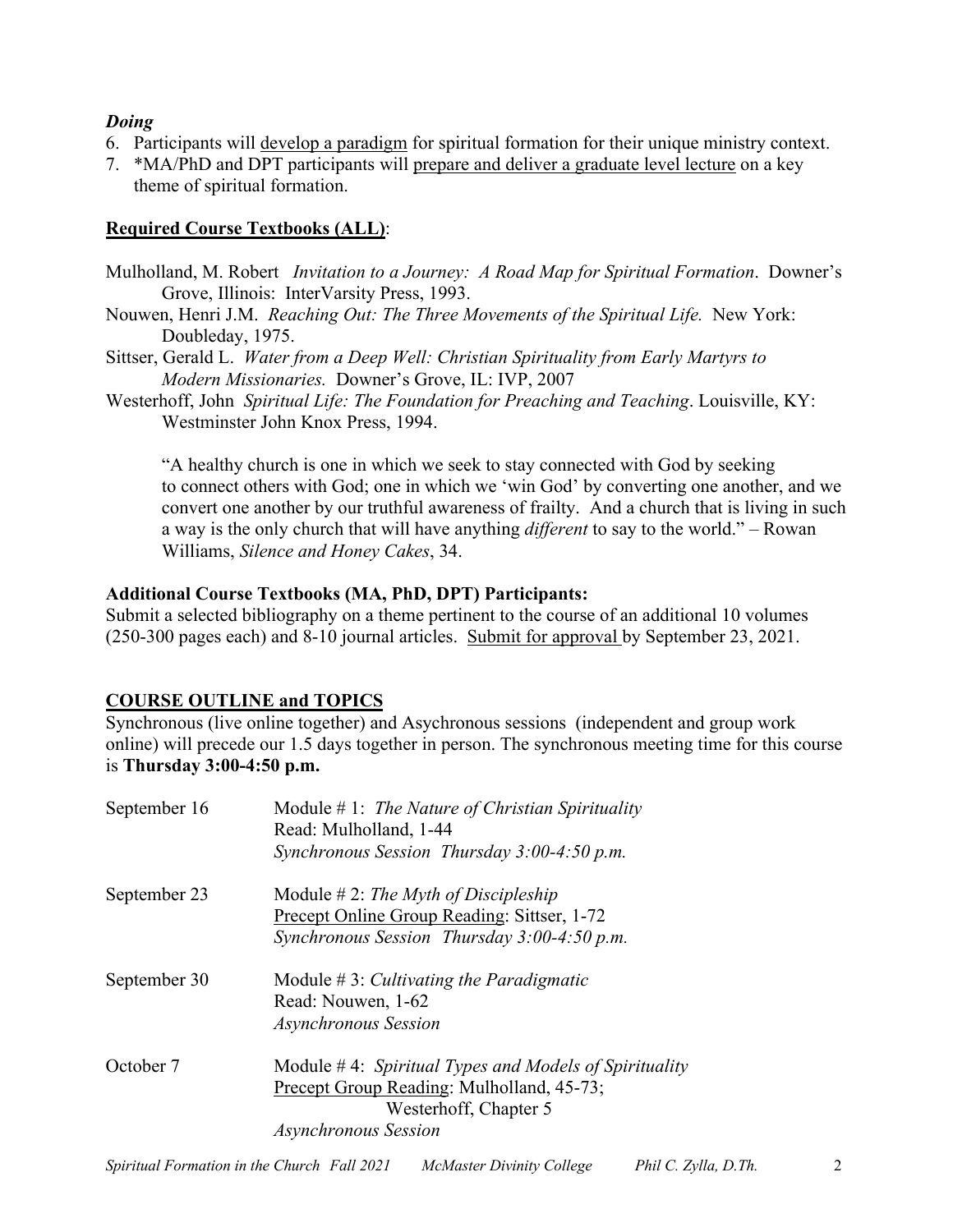| October 14  | Module # 5: Ancient Spiritual Practices<br>Precept Group Reading: Mulholland, 75-101;<br>Sittser, Chapters 3,4,5<br><b>Asynchronous Session</b>                                                                                                                                                                                                                                                                                                                                                                                           |  |
|-------------|-------------------------------------------------------------------------------------------------------------------------------------------------------------------------------------------------------------------------------------------------------------------------------------------------------------------------------------------------------------------------------------------------------------------------------------------------------------------------------------------------------------------------------------------|--|
| October 21  | <b>Reading Week</b><br>no class                                                                                                                                                                                                                                                                                                                                                                                                                                                                                                           |  |
|             | October 28th and 29th <i>INTENSIVE IN-PERSON SESSIONS</i><br>Thursday 1:00 p.m.-4:30 p.m.; Friday 9:30 a.m.-4:30 p.m.<br>Topics:<br>Theology of Community<br>Spiritual Life of the Ministry Leader (Westerhoff: 1-51)<br>Cultivating Virtue in the Congregation<br><b>Spiritual Practices: Journaling, Solitude, Service, Companioning,</b><br>Almsgiving, Fasting<br>Ecospirituality<br>Lovingkindness<br>Spiritual Audacity<br>Activities:<br>Spiritual Retreat a.m. Friday<br>Friendship Luncheon Friday noon<br><b>Precept Groups</b> |  |
| November 4  | Module #6: Prayer and Discernment<br>Precept Group Reading: Nouwen: 111-162<br>Mullholland, Chapter 9<br>Sittser, Chapter 6<br><b>Asynchronous Session</b>                                                                                                                                                                                                                                                                                                                                                                                |  |
| November 11 | Module #7: Moral and Spiritual Change<br>Precept Group Reading: Sittser, Chapters 8,9<br>Asynchronous session                                                                                                                                                                                                                                                                                                                                                                                                                             |  |
| November 18 | $MA/PhD/DPT$ Lectures – topics TBA<br>Mullholland, 135-168<br>Synchronous Session Thursday $3:00 - 4:50$ p.m.                                                                                                                                                                                                                                                                                                                                                                                                                             |  |
| November 25 | $MA/PhD/DPT$ Lectures – topics TBA<br>Precept Group Reading: Sittser 7, 10<br>Synchronous Session Thursday $3:00 - 4:50$ p.m.                                                                                                                                                                                                                                                                                                                                                                                                             |  |
| December 2  | Module $# 8$ : Spirituality of Social Justice<br>Asynchronous Session                                                                                                                                                                                                                                                                                                                                                                                                                                                                     |  |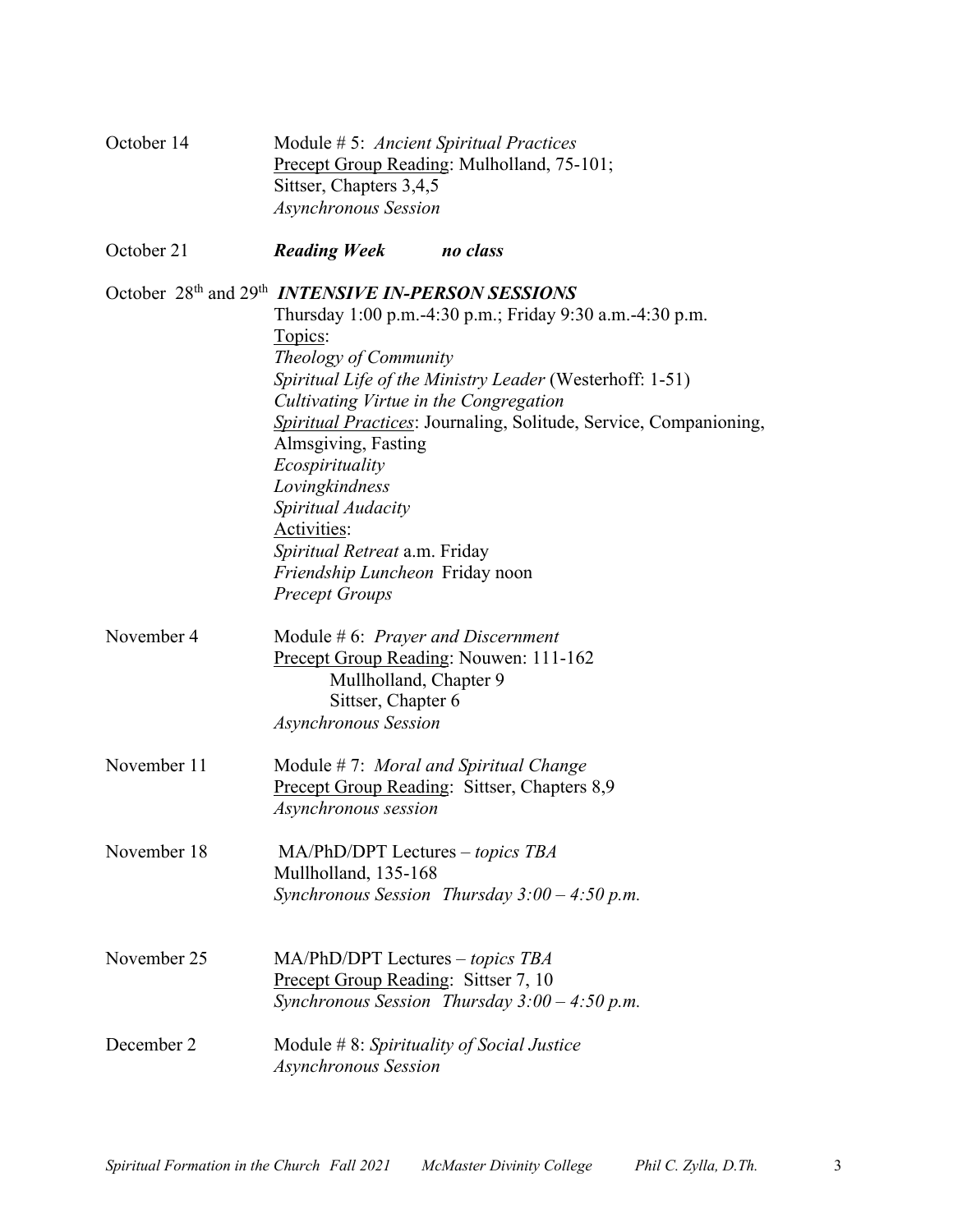| December 9 | A Theology of Spiritual Formation |
|------------|-----------------------------------|
|            | <i>Asynchronous Session</i>       |

### **COURSE REQUIREMENTS (MTS, MDiv, Certificate, Diploma):**

#### *Assignment # 1:*

**Paradigm Review 5-7 pages MS 3XE3 - 15 % 5XE6/6XE6 – 10%**

Read Henri J.M. Nouwen's, *Reaching Out* In this volume Nouwen offers us a paradigm for spirituality. Write a 5-7 page analysis of Nouwen's paradigm with regards to its usefulness for our course themes. Explore carefully the structure of Nouwen's paradigm noting its usefulness as an example of how to develop a template that is both consistent with a broader theological vision and flexible enough to adapt to specific contextual realities. Tease out the core aspects of a paradigm and the structural approach to cultivating a paradigm.

Further Reading: Read Zylla, "Contours of the Paradigmatic in Henri Nouwen's Pastoral Theology" in *Turning the Wheel: Henri Nouwen and Our Search for God*. Jonathan Bengston and Gabrielle Earnshaw, eds. New York: Orbis Books, 2007. Due Date: September 30, 2021

## **Assignment # 2:**

## **Book Response 7 pages MS 3XE3 - 15 %**

As a primer on the theme of spiritual formation in the church read, *Invitation to a Journey: A Road Map for Spiritual Formation .* Write a response (7 pages) describing Mulholland's approach to spiritual formation and your evaluation of it. Your response should include: a brief summary of the content (2 pages), an analysis of the author's working assumptions of spiritual formation (2 pages), and your own theological reflections on this themes identified in this book (3 pages) from the perspective of your ministry specialization (CS, PS, CC). Due Date: October 15, 2021

### **Assignment # 3**

**Classic Spiritual Writings 5-7 pages MS 3XE3 - 20 % 5XE5/6XE6 – 15%** Select and read a key volume from a historic or classic spiritual writer to engage some aspect of the course themes of spiritual formation in the church.

Basic Biography: 1 page -lived; - studied; - key influences; -primary writings; continuing influence Key Contribution: 2-3 pages Reflecting on the key ideas, phrases and contribution of this writer, describe the importance of this volume for the church and relate the main ideas to the themes of spiritual formation in the church. Articulate the continuing influence of this author/book.

Analysis and Reflection: 2-3 pages How does the writing of this author contribute to the wider questions of spiritual formation of the church in the 21<sup>st</sup> century? What are the relevant issues that are framed by this volume?

Due Date: November 8, 2021

### **Assignment # 4**

**Paradigm of Spiritual Formation 12-15 pages MS 3XE3 - 35 % (MDiv/MTS/Cert. students only)** Due Date: December 3, 2021

### **Pastoral Studies Specialization (PS):**

Develop a paradigm of spiritual formation that will serve your ministry context. This 12-15 page essay should: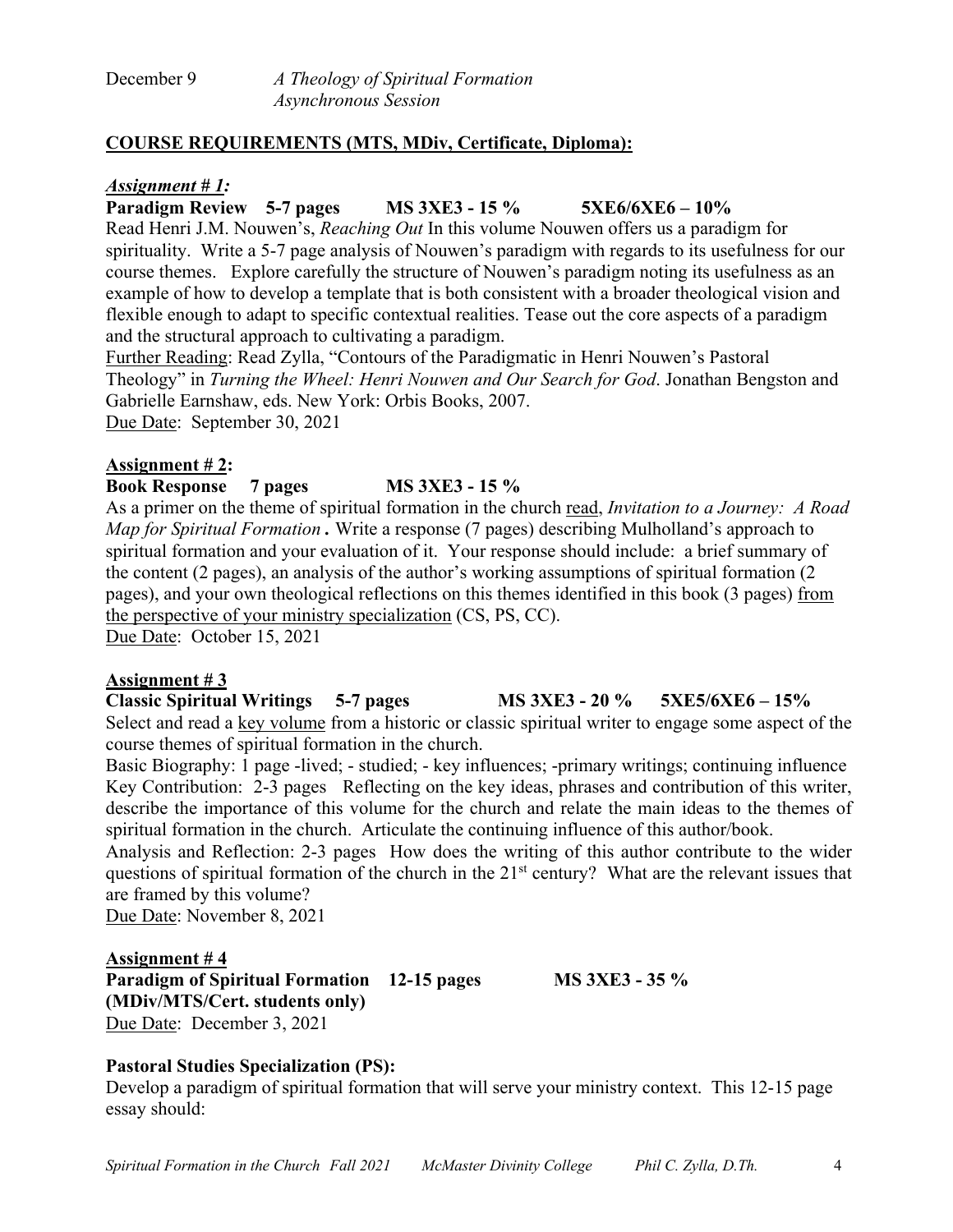a. outline the framework for strategic proposals of spiritual formation in your ministry context or in a context that you anticipate serving in.

b. Integrate critical analysis of the core themes explored in the course through additional research (bibliography should include at least 5-7 books including textbooks and 5-7 academic journal articles in the pastoral studies literature)

c. demonstrate how this paradigm will be used in a ministry context

## **Counseling and Spiritual Care Specialization (CS)**:

Develop a working framework for spiritual intervention and support for persons under your care. This 12-15 page essay should involve:

a. a clear paradigm or typology of spirituality that can be used in assessment

b. well-developed support literature integrating spirituality and psychology

c. strategies and intervention techniques for spiritual care and counseling

d. some interaction with case studies or examples

The essay should include at least 5-7 books and 5-7 academic journal articles in the specialization area.

## **Church and Culture Specialization (CC)**:

Write an essay that engages some aspect of contemporary culture on the theme of Christian spirituality. The topics may include New Age philosophy, inter-religious dialogue on themes of spirituality, social justice and spirituality, Eco spirituality, approaches to meditation and prayer, etc. The paper should present your position as a Christian thinker in conversation with various perspectives on spirituality in general. The essay should include at least 5-7 books and 5-7 academic journal articles in the specialization area.

This 12-15 page essay should include:

a. a foundational theological perspective from which the author is operating, including the articulation of core assumptions

b. a clear topic on a particular theme of spirituality that engages contemporary culture c. evidence of research and accuracy in representing alternate views (experts that you are drawing on)

d. some application as to how this essay might help church leaders to interface with cultural understandings of the issue identified.

### **Assignment # 5**

## **Sermon or Workshop Presentation – Spiritual Practices 10 pages MS 3XE3 - 15 % (MDiv/MTS/Cert. students only)**

Write a sermon or a workshop talk on one key practice of Christian spirituality (this can be a practice that has been discussed in course or an alternative practice that you want to develop a framework for). Draw from the course textbooks and outline a clear framework for the introduction of that practice into the life of the Christian community. The sermon/workshop should reflect the focus of the course on corporate spiritual life, rather than the life of the individual. The assignment should be no more than 10 pages double-spaced.

## **MA/PhD/DPT students:**

## *Assignment # 1:*

# **Paradigm Review 5-7 pages 5XE6/6XE6 – 10%**

*Spiritual Formation in the Church Fall 2021 McMaster Divinity College Phil C. Zylla, D.Th.* 5 Read Henri J.M. Nouwen's, *Reaching Out* In this volume Nouwen offers us a paradigm for spirituality. Write a 5-7 page analysis of Nouwen's paradigm with regards to its usefulness for our course themes. Explore carefully the structure of Nouwen's paradigm noting its usefulness as an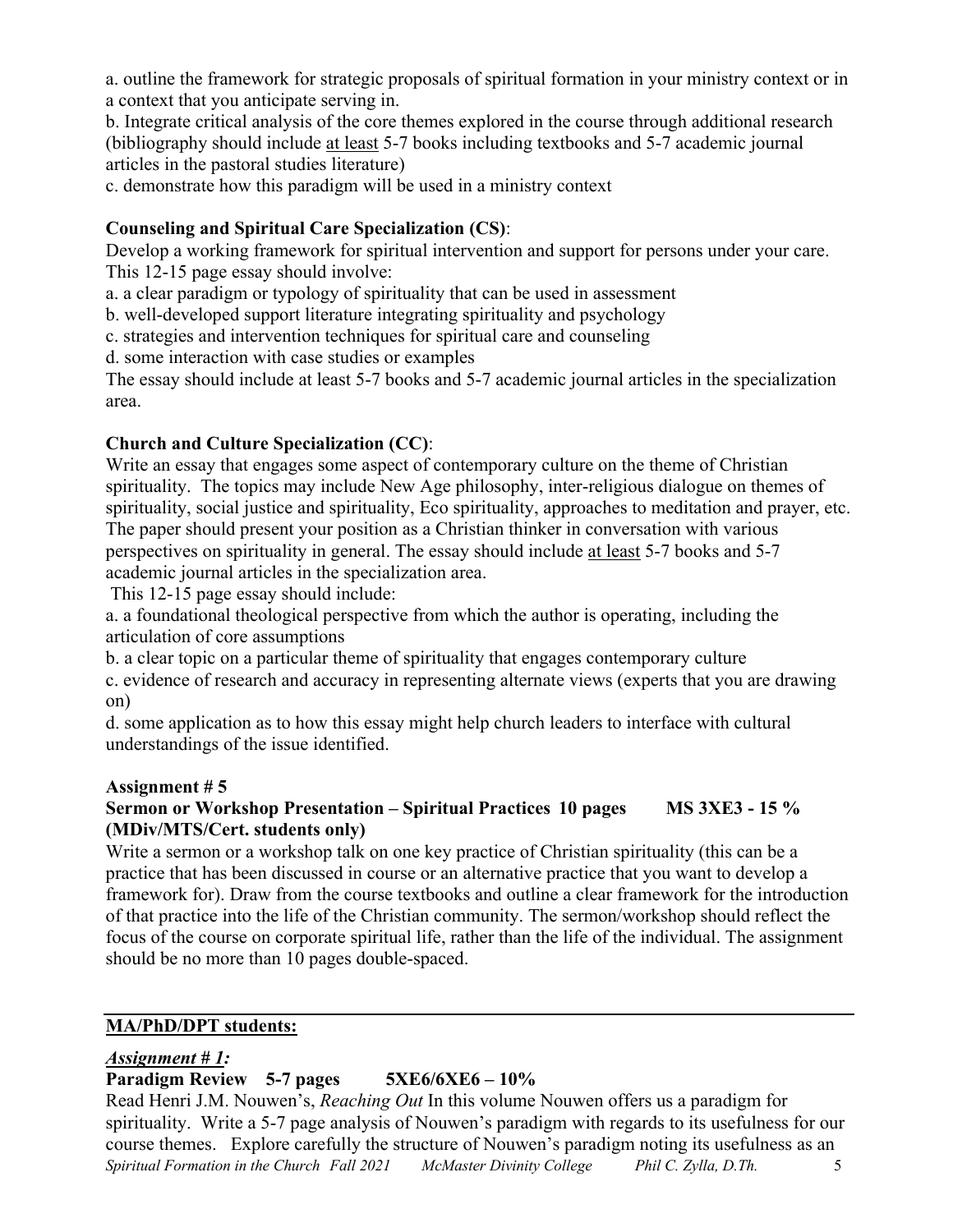example of how to develop a template that is both consistent with a broader theological vision and flexible enough to adapt to specific contextual realities. Tease out the core aspects of a paradigm and the structural approach to cultivating a paradigm.

Further Reading: Read Zylla, "Contours of the Paradigmatic in Henri Nouwen's Pastoral Theology" in *Turning the Wheel: Henri Nouwen and Our Search for God*. Jonathan Bengston and Gabrielle Earnshaw, eds. New York: Orbis Books, 2007. Due Date: September 30, 2021

#### **Assignment # 2:**

### **Classic Spiritual Writings 5-7 pages 5XE5/6XE6 – 15%**

Select and read a key volume from a historic or classic spiritual writer to engage some aspect of the course themes of spiritual formation in the church.

Basic Biography: 1 page -lived; - studied; - key influences; -primary writings; continuing influence Key Contribution: 2-3 pages Reflecting on the key ideas, phrases and contribution of this writer, describe the importance of this volume for the church and relate the main ideas to the themes of spiritual formation in the church. Articulate the continuing influence of this author/book.

Analysis and Reflection: 2-3 pages How does the writing of this author contribute to the wider questions of spiritual formation of the church in the 21<sup>st</sup> century? What are the relevant issues that are framed by this volume?

Due Date: October 22, 2021

### **Assignment # 3 MS 5XE5/6XE6 MA/PhD/DPT Assignments**

### **40-page essay and guest lecture –**

| <b>Written Paper</b> | 45%    |
|----------------------|--------|
| <b>Class Lecture</b> | $30\%$ |

In addition to the other assignments in the course read an additional 2000 pages (8-10 monographs and 10-12 journal articles) related to one core aspect of spiritual formation in the church. The rationale for the topic and an appropriate bibliography for this must be approved by the professor.

\*Write a 40-page essay on the approved theme and

\*modify the paper for a lecture presentation to be shared with the class in one of the final sessions.

Due Dates: A draft of the essay is due, November 12, 2021. \*\* Sign up with Dr. Zylla for a class presentation on either November 18<sup>th</sup> or November 25, 2021. The presentation (with PowerPoint or other presentation) is due on the day of class presenting (either Nov. 18 or  $25<sup>th</sup>$ ). The final draft of the final 40-page polished essay is due on December 5, 2021

Additional Meetings Synchronous:

n.b. The MA/PhD/DPT participants will have two additional 90 min. seminars related to the research for these essays/lectures and for input, dialogue and collaboration. These will be scheduled with the group. A draft presentation/outline of the class lecture will be shared with the group for feedback and revision before presenting in class. \*\*Dates: TBD\*\* -----------------------------------------------------------------------------------------------------------------------

------------------------

**Submission of Assignment:** Digital submissions on Avenue to Learn Dropbox.

**Late Papers:** Late papers will be docked 1% each late day. (Extensions will only be granted in exceptional circumstances such as extended illness, etc.)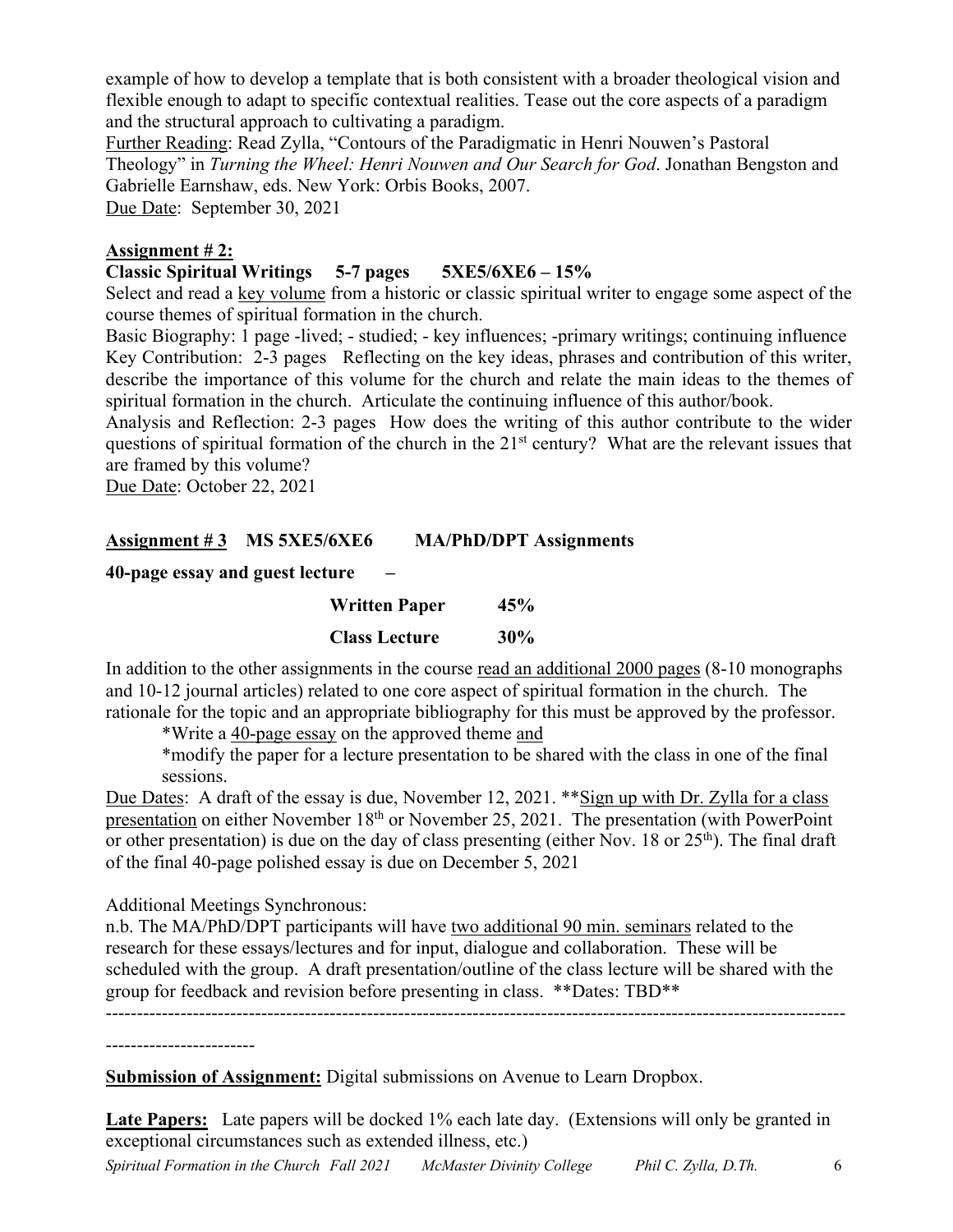**Spacing:** All assignments are to be double-spaced.

### **College Style for Submission of Written Work:**

All written work—unless informed otherwise by the professor—is to be submitted in accordance with the *McMaster Divinity College Style Guide for Essays and Theses*, available on the McMaster Divinity College website. https://mcmasterdivinity.ca/resources-forms/mdc-style-guide/

### **Statement on Academic Honesty:**

Academic dishonesty is a serious offence that may take any number of forms, including plagiarism, the submission of work that is not one's own or for which previous credit has been obtained, and/or unauthorized collaboration with other students. Academic dishonesty can result in severe consequences, e.g. failure of the assignment, failure of the course, a notation on one's academic transcript, and/or suspension or expulsion from the College.

Students are responsible for understanding what constitutes academic dishonesty. Please refer to the Divinity College Statement on Academic Honesty at www.macdiv.ca/regs/honesty.php.

### **Gender Inclusive Language**

McMaster Divinity College uses inclusive language for human beings in worship services, student written materials, and all its publications. It is expected that inclusive language will be used in chapel services and all MDC assignments. In reference to biblical texts, the integrity of the original expressions and the names of God should be respected, but you will need to use gender-inclusive language for humans, and you will need to quote from a gender-inclusive version such as the following: NRSV (1989), NCV (1991), TEV/GNB/GNT (1992), CEV (1995), NLT (1996), TNIV (2005), and the Common English Bible (CEB 2011).

**Hurlburt Family Bookstore**: Textbooks are available from Hurlburt Family Bookstore, next to the chapel at MDC. For orders in advance:

Read On Bookstore 5 International Blvd Etobicoke, Ontario. M9A 3C3 Bookstore Phone: 416 620 2934 **Cell to text orders:** 416 668 3434 **Email for orders** books@readon.ca

\*\*Free shipping is offered to students.

**Contacting the Instructor**: Dr. Phil C. Zylla **Mailing Address:** McMaster Divinity College McMaster University 1280 Main St. W., Hamilton, ON L8S 4K1 **Work Phone**: (905) 525-9140 Ext. 20104 **Fax:** (905) 577-4782 **E-mail**: zyllap@mcmaster.ca

**Disclaimer**: This syllabus is the property of the instructor and is prepared with currently available information. The instructor reserves the right to make changes and revisions up until the first day of class.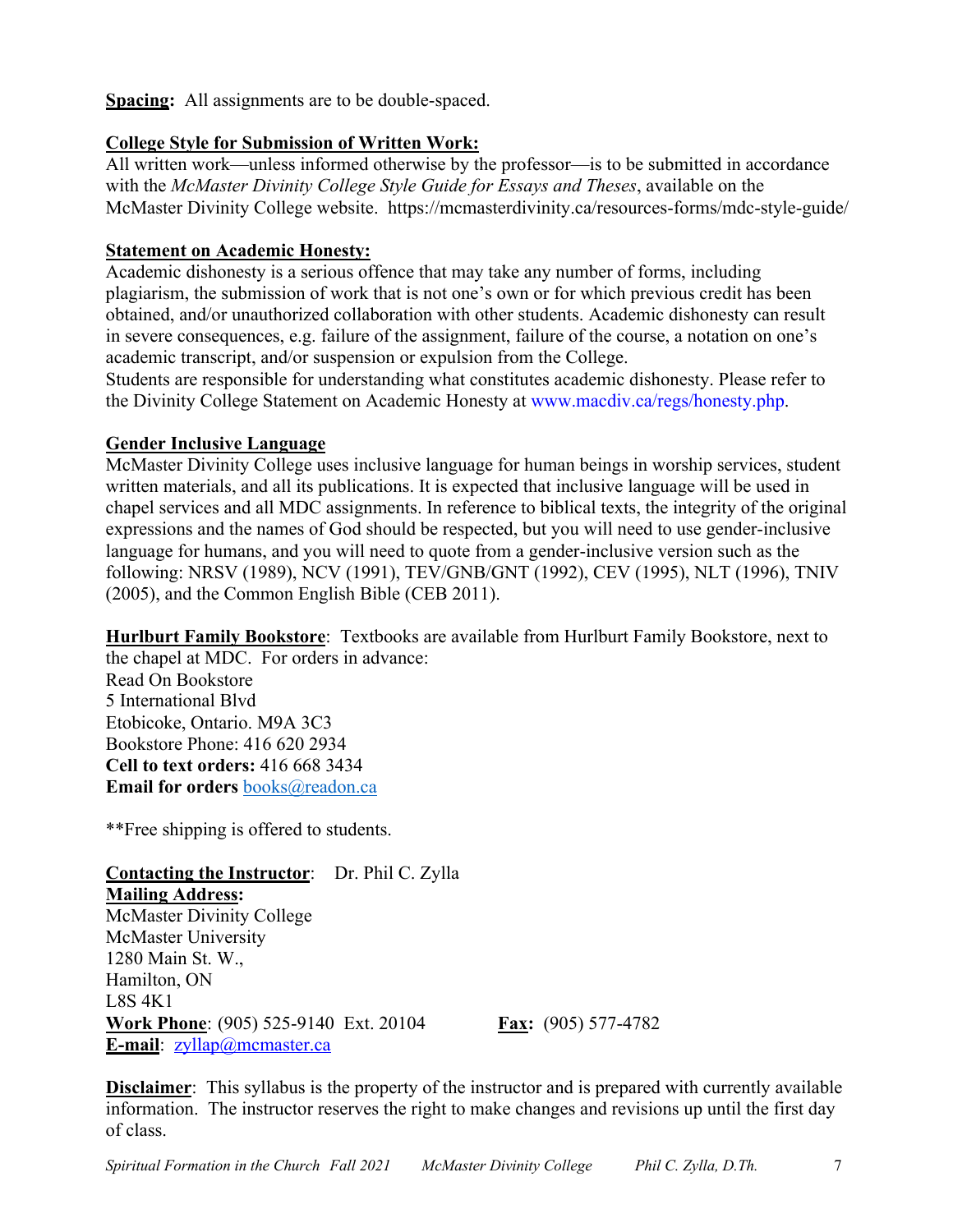#### *Selected Bibliography*

- à Kempis, Thomas. *The Imitation of Christ*. Grand Rapids, Mich.: Christian Classics Ethereal Library, 2012
- Allender, Dan B, and Tremper Longman. *The Cry of the Soul: How Our Emotions Reveal Our Deepest Questions About God*. Colorado Springs, Colo.: NavPress, 1994.
- Allen, Diogenes. *Spiritual Theology: The Theology of Yesterday for Spiritual Help Today*. Cambridge, Mass.: Cowley, 1997.

———. *Three Outsiders: Pascal, Kierkegaard, Simone Weil*. Cambridge, Mass.: Cowley, 1983.

- Anselm. *Basic Writings: Proslogium; Monologium; Cur Deus Homo; Gaunilo's in Behalf of the Fool*. Translated by S. N Deane La Salle, Ill.: Open Court, 1962.
- Aristotle. *The Ethics of Aristotle: The Nicomachean Ethics*. Translated by J. A. K. Thomson Harmondsworth; New York: Penguin, 1976.
- Au, Wilkie. *By Way of the Heart: Toward a Holistic Christian Spirituality*. New York: Paulist, 1989.
- Barna, George. *Growing True Disciples*. Ventura, Calif.: Issachar Resources, 2000.
- Bass, Dorothy C., and Craig R. Dykstra. *For Life Abundant: Practical Theology, Theological Education, and Christian Ministry*. Grand Rapids, Mich.: Eerdmans, 2008.
- Beker, Johan Christiaan. *Suffering and Hope: The Biblical Vision and the Human Predicament*. Philadelphia: Fortress Press, 1987.
- Belenky, Mary Field et al. *Women's Ways of Knowing: The Development of Self, Voice, and Mind*. New York: Basic Books, 1986.
- Bloesch, Donald G. *Spirituality Old & New: Recovering Authentic Spiritual Life*. Downers Grove, Ill.; Nottingham, England: IVP Academic; Apollos, 2007.

Bonhoeffer, Dietrich. *Ethics*. New York: Macmillan, 1955.

———. *Letters and Papers from Prison*. New York: Macmillan, 1972.

———. *Life Together*. New York: Harper & Row, 1954.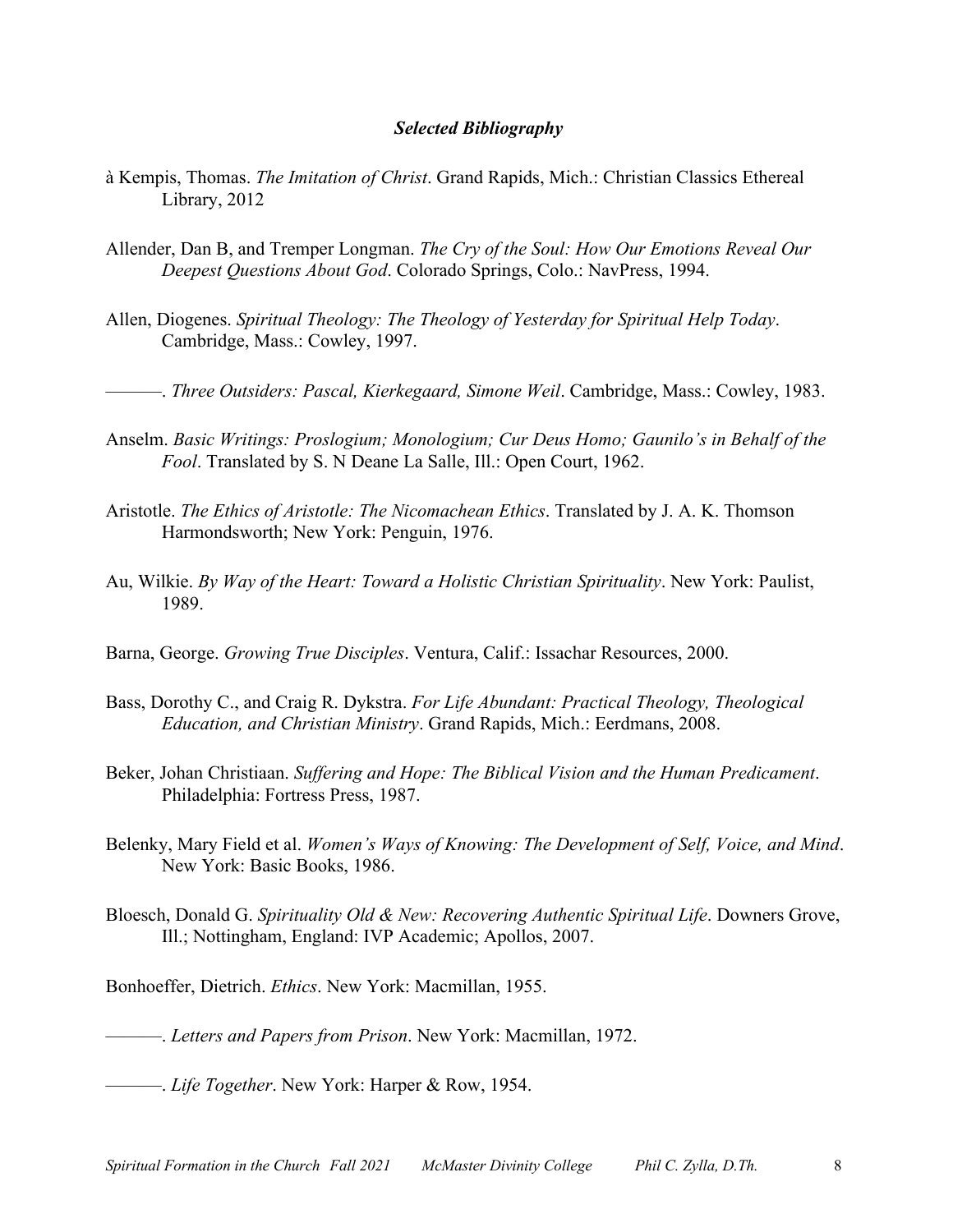- Bowen, John P. *The Spirituality of Narnia: The Deeper Magic of C.S. Lewis*. Vancouver: Regent College Pub., 2007.
- Brueggemann, Walter. *Finally Comes the Poet: Daring Speech for Proclamation*. Minneapolis: Fortress, 1989.
- Buchanan, Mark. *Your God Is Too Safe: Rediscovering the Wonder of a God You Can't Control*. Sisters, Or.: Multnomah, 2001.
- Buechner, Frederick. *A Room Called Remember: Uncollected Pieces*. San Francisco: Harper & Row, 1984.
	- ———. *Listening to Your Life: Daily Meditations with Frederick Buechner*. San Francisco: Harper, 1992.

———. *The Alphabet of Grace.* New York: Seabury Press, 1970.

Bunyan, John. *Grace Abounding to the Chief of Sinners*. Grand Rapids, MI: Baker, 1978.

———. *The Pilgrim's Progress*. Toronto: Penguin, 1964.

Callahan, Annice. *Spiritual Guides for Today*. New York: Crossroad, 1992.

Cameron, Helen et al. *Theological Reflection for Human Flourishing: Pastoral Practice and Public Theology*. London: SCM Press, 2012.

Capps, Donald. *Deadly Sins and Saving Virtues*. Philadelphia: Fortress, 1987.

———. *Living Stories: Pastoral Counselling in Congregational Context*. Minneapolis, Minn.: Fortress, 1998.

Carretto, Carlo. *Letters from the Desert*. Maryknoll, N.Y.: Orbis Books, 1972.

- Cessario, Romanus. *The Moral Virtues and Theological Ethics*. Notre Dame: University of Notre Dame Press, 1991.
- Chan, Simon. *Spiritual Theology: A Systematic Study of the Christian Life*. Downers Grove, Ill.: InterVarsity, 1998.

de Chardin, Pierre Teilhard. *Human Energy*. New York: Harcourt Brace Jovanovich, 1971.

Clapsis, Emmanuel. *Violence and Christian Spirituality: An Ecumenical Conversation*. Geneva, Switzerland; Brookline, Mass.: World Council of Churches Publications; Holy Cross Orthodox Press, 2007.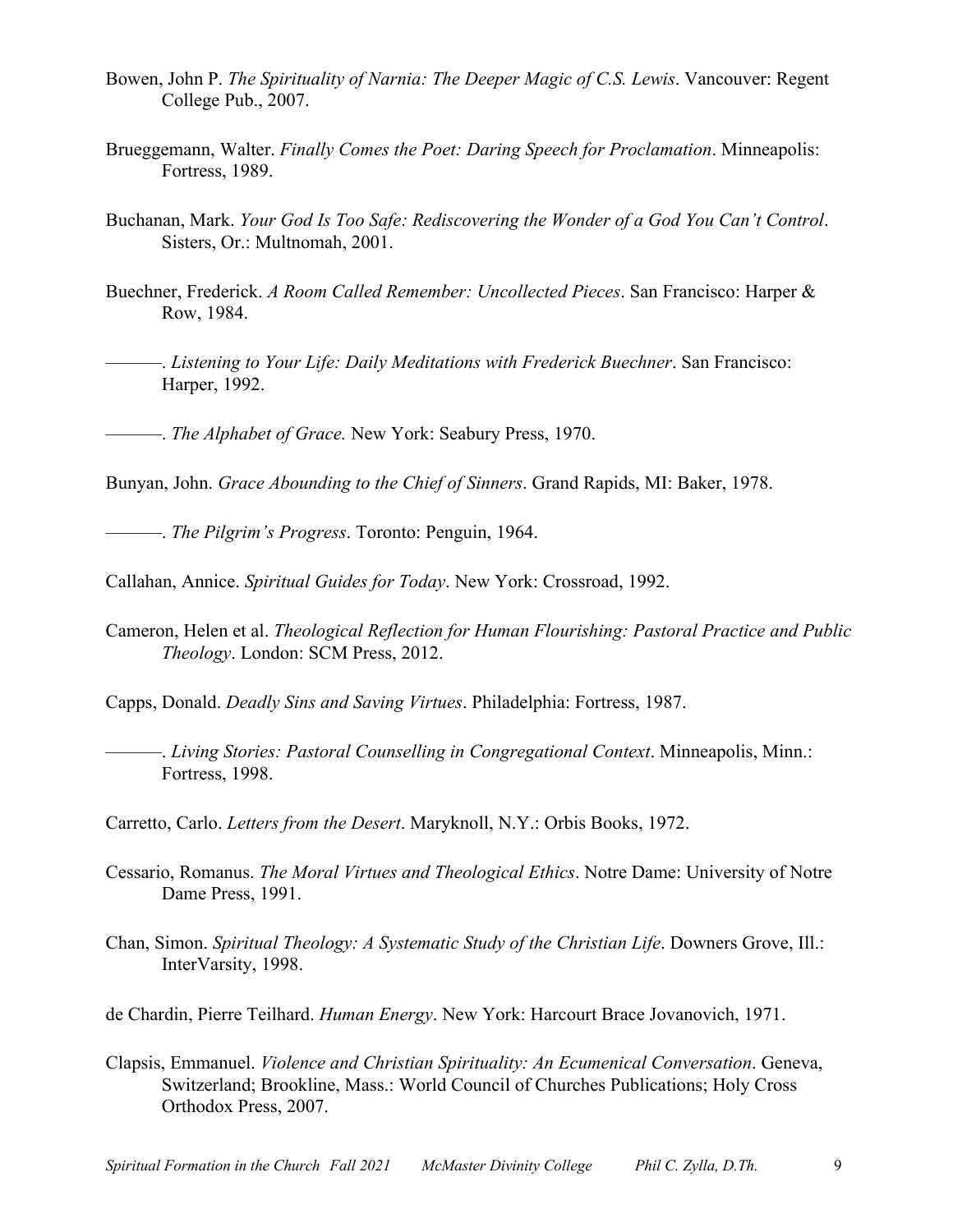- Conn, Joann Wolski. *Women's Spirituality: Resources for Christian Development*. New York: Paulist, 1986.
- Demarest, Bruce A. *Satisfy Your Soul: Restoring the Heart of Christian Spirituality*. Colorado Springs: NavPress, 1999.

———. *Soul Guide: Following Jesus as Spiritual Director*. Colorado Springs: NavPress, 2003.

- Dreyer, Elizabeth, and Mark S. Burrows. *Minding the Spirit: The Study of Christian Spirituality*. Baltimore, Md.: Johns Hopkins University Press, 2005.
- Dupré, Louis K et al. *Christian Spirituality: Post-Reformation and Modern*. World Spirituality 18. New York: Crossroad, 1989.
- Dykstra, Craig R. *Growing in the Life of Faith: Education and Christian Practices*. Louisville, Ky.: Geneva Press, 1999.
- Edwards, Jonathan. *The Nature of True Virtue.* Ann Arbor, MI: University of Michigan Press, 1960.
- Eliade, Mircea. *The Sacred and the Profane: The Nature of Religion*. Translated by Willard R. Trask New York: Harcourt, Brace & World, 1959.
- Estep, James Riley, and Jonathan H Kim. *Christian Formation: Integrating Theology & Human Development*. Nashville, TN: B & H Academic, 2010.
- Farley, Benjamin Wirt. *In Praise of Virtue: An Exploration of the Biblical Virtues in a Christian Context*. Grand Rapids, Mich.: Eerdmans, 1995.
- Foster, Richard J. *Celebration of Discipline.* New York: Hodder & Stoughton, 1989.
- Fowl, Stephen E, and L. Gregory Jones. *Reading in Communion: Scripture and Ethics in Christian Life*. Grand Rapids, Mich.: Eerdmans, 1991.
- French, Peter A et al. *Ethical Theory: Character and Virtue*. Midwest Studies in Philosophy. Notre Dame, IN: University of Notre Dame Press, 1988.
- Gerkin, Charles V. *Prophetic Pastoral Practice: A Christian Vision of Life Together*. Nashville: Abingdon, 1991.
- Gire, Ken. *Windows of the Soul: Experiencing God in New Ways*. Grand Rapids, Mich.: Zondervan, 1996.
- Goggin, Jamin, and Kyle Strobel. *Reading the Christian Spiritual Classics: A Guide for Evangelicals*. Downers Grove, Ill: IVP Academic, 2013.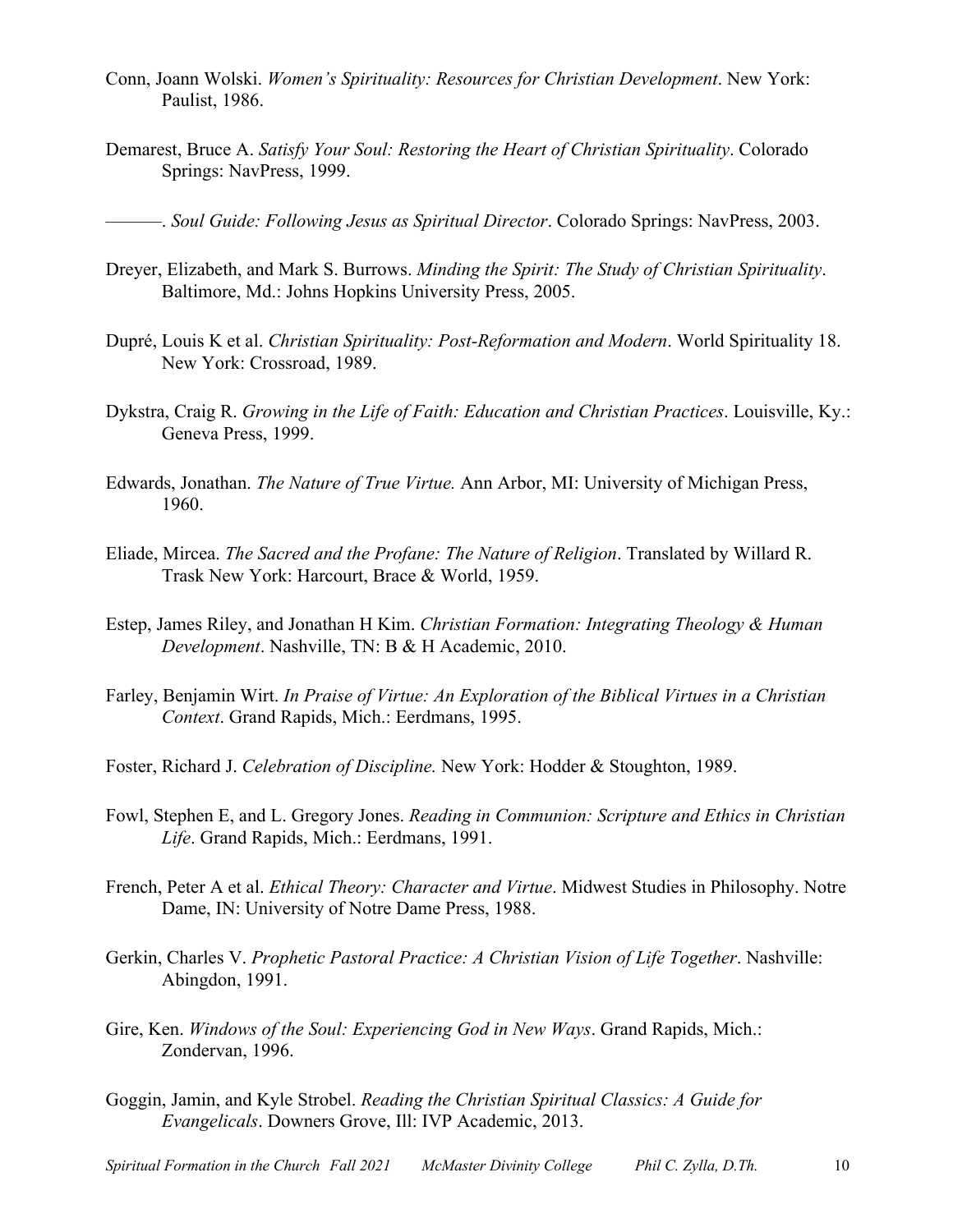- Gorman, Michael J. *Cruciformity: Paul's Narrative Spirituality of the Cross*. Grand Rapids, Mich.: Eerdmans, 2001.
- Gottlieb, Roger S. *Spirituality: What It Is and Why It Matters*. New York: Oxford University Press, 2013.
- Gouwens, David Jay. *Kierkegaard as Religious Thinker*. Cambridge; New York: Cambridge University Press, 1996.
- Greenman, Jeffrey P, and George Kalantzis. *Life in the Spirit: Spiritual Formation in Theological Perspective*. Downers Grove, Ill.: IVP Academic, 2010.
- Grenz, Stanley J. *A Primer on Postmodernism*. Grand Rapids, Mich.: Eerdmans, 1996.
- ———. *Prayer: The Cry for the Kingdom*. Grand Rapids, Mich.: Eerdmans, 2005.
- ———. *The Moral Quest: Foundations of Christian Ethics*. Downers Grove, Ill.: InterVarsity Press, 1997.
- ———. *Theology for the Community of God*. Grand Rapids, Mich.: Eerdmans, 2000.
- Guinness, Os. *The Call: Finding and Fulfilling the Central Purpose of Your Life*. Nashville: Thomas Nelson, 1998.

Gustafson, James M. *Christ and the Moral Life*. New York: Harper & Row, 1968.

———. *Christian Ethics and the Community*. Philadelphia: Pilgrim, 1971.

- ———. *Moral Discernment in the Christian Life: Essays in Theological Ethics*. Edited by Theodoor Adriaan Boer and Paul E Capetz Louisville: Westminster John Knox, 2007.
- ———. *Treasure in Earthen Vessels; the Church as a Human Community.* New York: Harper, 1961.
- Gutiérrez, Gustavo. *A Theology of Liberation: History, Politics, and Salvation*. Translated by Caridad Inda and John Eagleson Maryknoll, N.Y.: Orbis Books, 1973.
- Hauerwas, Stanley. *Character and the Christian Life: A Study in Theological Ethics*. San Antonio: Trinity University Press, 1975.

———. *Vision and Virtue; Essays in Christian Ethical Reflection.* Notre Dame, Ind.: Fides, 1974.

Helland, Roger, and Len Hjalmarson. *Missional Spirituality: Embodying God's Love from the Inside Out*. Downers Grove, Ill.: IVP Books, 2011.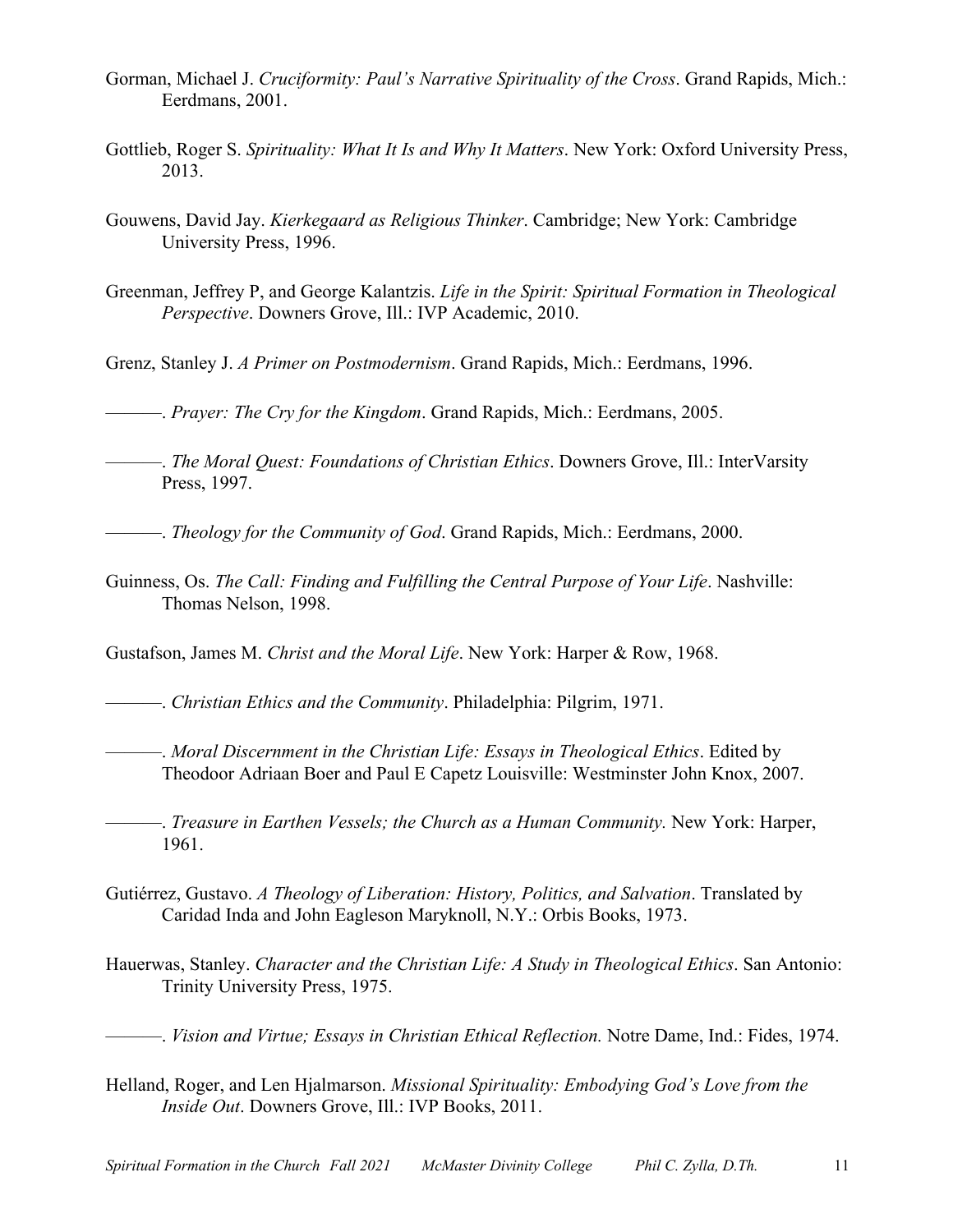- Hernandez, Wil. *Henri Nouwen and Spiritual Polarities: A Life of Tension*. New York: Paulist, 2012.
- Heschel, Abraham Joshua. *Moral Grandeur and Spiritual Audacity*. Edited by Susannah Heschel New York: Farrar, Straus & Giroux, 1996.
- ———. *The Sabbath*. New York: Farrar, Straus and Young, 1951.
- Hirsh, Sandra Krebs, and Jane A. G. Kise. *Soultypes: Matching Your Personality and Spiritual Path*. Minneapolis: Augsburg Books, 2006.
- Holder, Arthur G. *The Blackwell Companion to Christian Spirituality*. Oxford; Malden, MA: Blackwell Pub., 2005.
- Holmes, Arthur F. *Shaping Character: Moral Education in the Christian College*. Grand Rapids, Mich.: Eerdmans, 1991.
- Houston, J. M. *Joyful Exiles: Life in Christ on the Dangerous Edge of Things*. Downers Grove, Ill.: IVP Books, 2006.
- Humphrey, Edith McEwan. *Ecstasy and Intimacy: When the Holy Spirit Meets the Human Spirit*. Grand Rapids, Mich.: Eerdmans, 2006.
- Imperato, Robert. *Early and Medieval Christian Spirituality*. Lanham, MD: University Press of America, 2002.
- John of the Cross. *Selections from the Dark Night and Other Writings*. Edited by Emilie Griffin. Translated by Kieran Kavanaugh. San Francisco, Calif.: HarperSanFranciso, 2004.
- John of the Cross. *Dark Night of the Soul*. Translated by Mirabai Starr. New York: Riverhead Books, 2002.
- Jones, W. Paul. *Theological Worlds: Understanding the Alternative Rhythms of Christian Belief*. Nashville: Abingdon, 1989.
- Kepler, Thomas S. *An Anthology of Devotional Literature*. Nappanee, Ind.: Jordan, 2001.
- Kierkegaard, Søren. *Purity of Heart Is to Will One Thing: Spiritual Preparation for the Office of Confession*. Translated by Douglas V Steere. New York: Harper, 1956.
- ———. *The Journals of Søren Kierkegaard: A Selection*. Edited by Dru Alexander. London. New York: Oxford University Press, 1938.
	- ———. *The Prayers of Kierkegaard, Edited and with a New Interpretation of His Life and Thought*. Chicago: University of Chicago Press, 1956.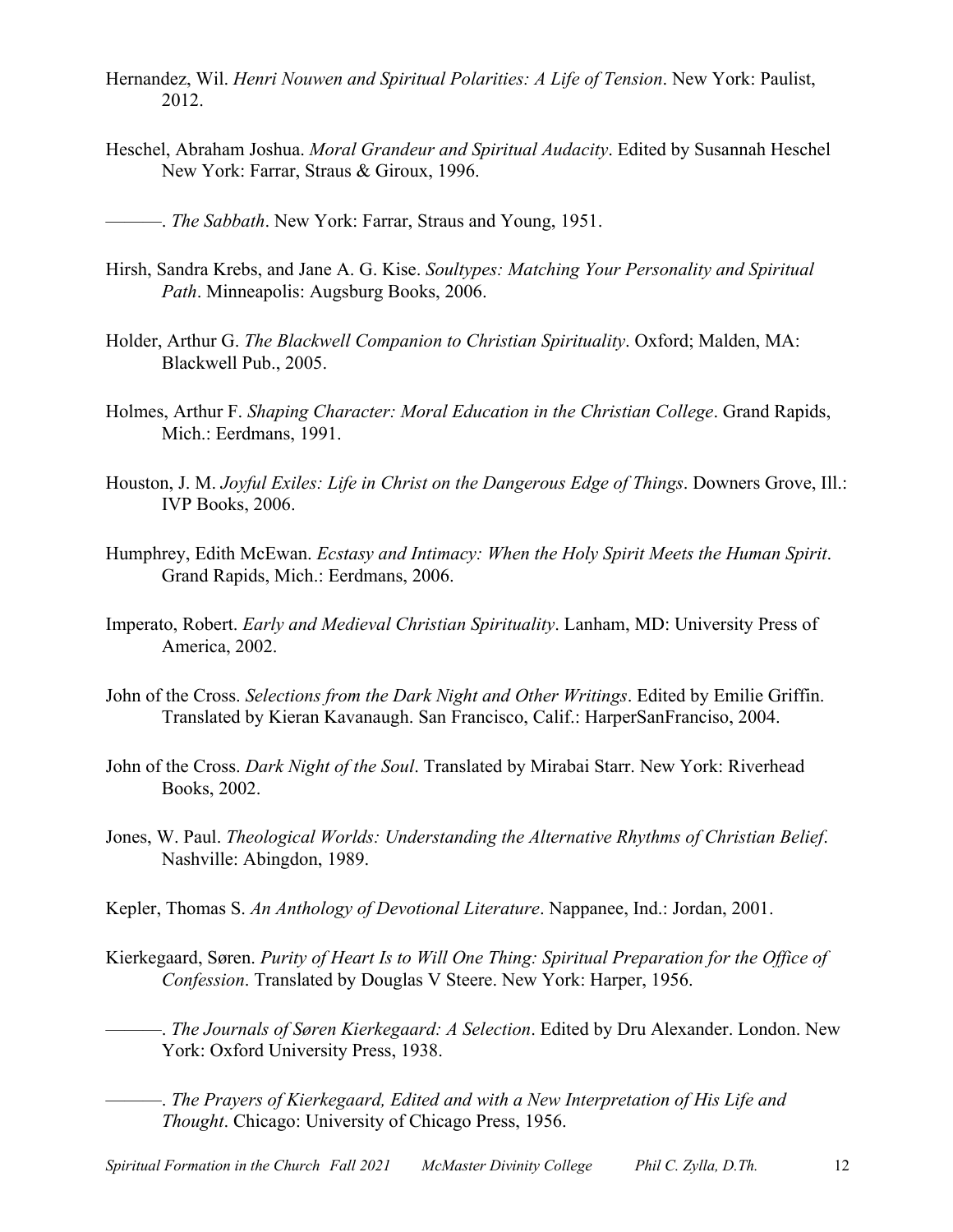- Kotva, Joseph J. *The Christian Case for Virtue Ethics*. Washington, D.C.: Georgetown University Press, 1996.
- Kreeft, Peter. *Back to Virtue: Traditional Moral Wisdom for Modern Moral Confusion*. San Francisco: Ignatius, 1992.

Kuyper, Abraham. *Sacred Theology*. Wilmington, Del.: Associated Publishers and Authors, 1900.

- Lane, Belden C. *The Solace of Fierce Landscapes Exploring Desert and Mountain Spirituality*. Oxford; New York: Oxford University Press, 2007
- Lawrenz, Mel. *The Dynamics of Spiritual Formation*. Grand Rapids, Mich.: Baker Books, 2000.
- Leas, Speed, and Paul Kittlaus. *Church Fights: Managing Conflict in the Local Church*. Philadelphia: Westminster, 1973.

Leddy, Mary Jo. *Radical Gratitude*. Maryknoll, N.Y.: Orbis Books, 2002.

Lewis, C. S. *The Great Divorce*. New York: Simon & Schuster, 1996.

- Loder, James E. *The Transforming Moment: Understanding Convictional Experiences*. San Francisco: Harper & Row, 1981.
- Maitland, Sara. *A Big-Enough God: A Feminist's Search for a Joyful Theology*. New York: H. Holt, 1995.
- Manning, Brennan. *Abba's Child: The Cry of the Heart for Intimate Belonging*. Colorado Springs: NavPress, 2002.
- ———. *Ruthless Trust: The Ragamuffin's Path to God*. San Francisco: Harper, 2000.
- ———. *The Importance of Being Foolish: How to Think Like Jesus*. San Francisco: Harper, 2005.
- ———. *The Ragamuffin Gospel*. Sisters, Or.: Multnomah Publishers, 2000.
- ———. *The Relentless Tenderness of Jesus*. Grand Rapids, MI: Fleming H. Revell, 2004.
- ———. *The Wisdom of Tenderness: What Happens When God's Fierce Mercy Transforms Our Lives*. New York: HarperCollins, 2002.
- Manning, Brennan, and John Blase. *All Is Grace: A Ragamuffin Memoir*. Colorado Springs: David C. Cook, 2011.
- Masterson, Patrick. *Approaching God: Between Phenomenology and Theology*. London; New York: Bloomsbury Academic, 2013.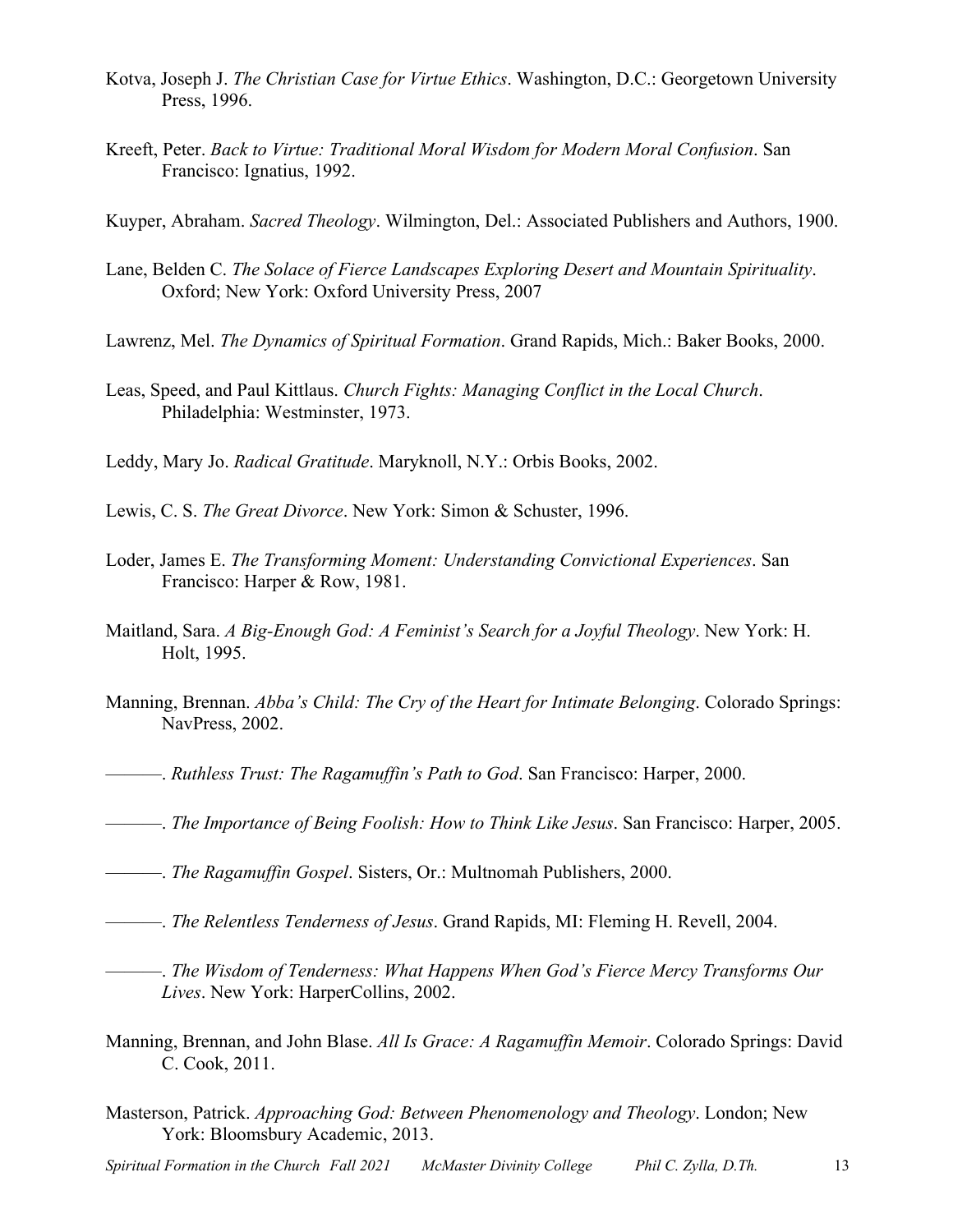- McGinn, Bernard et al. *Christian Spirituality: Origins to the Twelfth Century*. New York: Crossroad, 1985.
- ———. *The Essential Writings of Christian Mysticism*. New York: Modern Library, 2006.
- McIntosh, Mark Allen. *Mystical Theology: The Integrity of Spirituality and Theology*. Malden, Mass.: Blackwell, 1998.
- Meilaender, Gilbert. *The Theory and Practice of Virtue*. Notre Dame, Ind.: University of Notre Dame Press, 1984.

Merton, Thomas. *No Man Is an Island.* New York: Harcourt, Brace, 1955.

———. *The Wisdom of the Desert; Sayings from the Desert Fathers of the Fourth Century.* New York: New Directions, 1961.

———. *Turning Toward the World: The Journals of Thomas Merton*. Edited by Victor A Kramer San Francisco, CA: Harper, 1996.

Miller, Donald. *Searching for God Knows What*. Nashville: Nelson Books, 2004.

Moltmann, Jürgen. *Experiences of God*. Philadelphia: Fortress, 1980.

———. *Theology of Hope; on the Ground and the Implications of a Christian Eschatology.* New York: Harper & Row, 1967.

Morris, Danny E., and Charles M. Olsen. *Discerning God's Will Together: A Spiritual Practice for the Church*. Nashville: Upper Room Books, 1997.

Mother Teresa. *A Simple Path*. Edited by Lucinda Vardey New York: Ballantine Books, 1995.

Murdoch, Iris. *The Nice and the Good.* New York: Viking, 1968.

———. *The Sovereignty of Good*. New York: Schocken Books, 1971.

Murdoch, Iris, and Peter J. Conradi. *Existentialists and Mystics: Writings on Philosophy and Literature*. New York: Allen Lane/The Penguin Press, 1998.

Neuhaus, Richard. *Virtue—Public and Private*. Grand Rapids, Mich: Eerdmans, 1986.

Niebuhr, Reinhold. *An Interpretation of Christian Ethics*. New York; London: Harper & Brothers, 1935.

———. *Justice and Mercy*. New York: Harper & Row, 1974.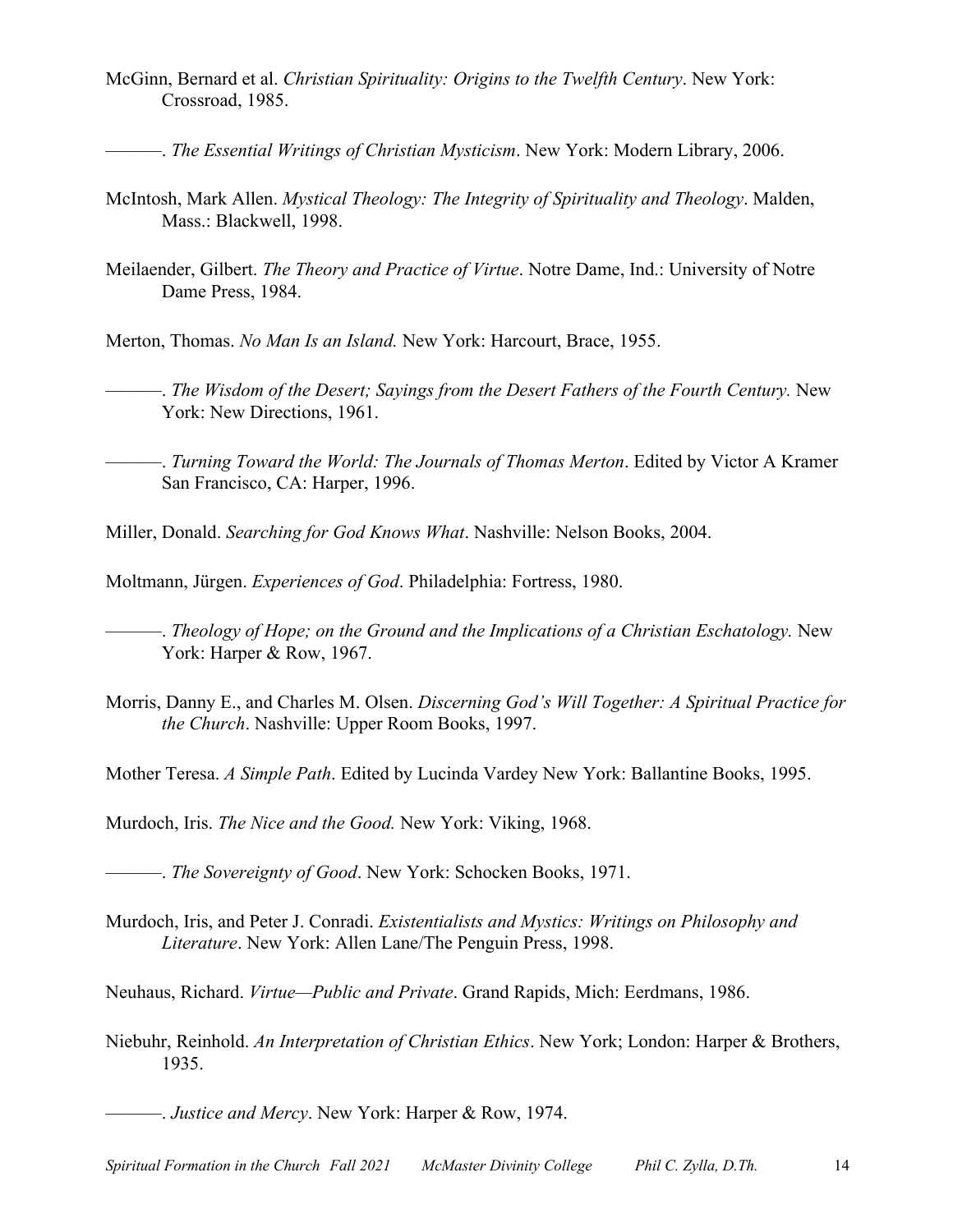Nouwen, Henri J. M. *Can You Drink the Cup?* Notre Dame, Ind.: Ave Maria, 1996.

- ———. *Clowning in Rome: Reflections on Solitude, Celibacy, Prayer, and Contemplation*. Garden City, N.Y.: Image Books, 1979.
- ———. *Intimacy: Pastoral Psychological Essays*. San Francisco: HarperCollins, 1969.
- ———. *Lifesigns: Intimacy, Fecundity, and Ecstasy in Christian Perspective*. Garden City. N.Y.: Doubleday, 1986.
	- ———. *Reaching Out: The Three Movements of the Spiritual Life*. Garden City, N.Y.: Doubleday, 1975.
- ———. *The Living Reminder: Service and Prayer in Memory of Jesus Christ*. New York: Seabury, 1977.
- ———. *The Return of the Prodigal Son: A Story of Homecoming*. New York, 1994.
- ———. *The Way of the Heart: Desert Spirituality and Contemporary Ministry*. New York: Ballantine Books, 1981.
- ———. *With Open Hands*. 34th Anniversary edition edition. Notre Dame: Ave Maria, 2006.
- Nouwen, Henri J. M., and Robert Durback. *Seeds of Hope: A Henri Nouwen Reader*. Toronto; New York: Bantam Books, 1989.
- Nouwen, Henri J. M., and Wendy Wilson Greer. *The Only Necessary Thing: Living a Prayerful Life*. New York: Crossroad Pub. Co., 1999.
- Oswald, Roy M., and Otto Kroeger. *Personality Type and Religious Leadership*. Washington, D.C.: Alban Institute, 1988.
- Otto, Rudolf. *The Idea of the Holy*. Translated by John W. Harvey. New York: Oxford University Press, 1958.
- Palmer, Parker J. *A Hidden Wholeness: The Journey Toward an Undivided Life: Welcoming the Soul and Weaving Community in a Wounded World*. San Francisco, Calif.: Jossey-Bass, 2004.
- ———. *Let Your Life Speak: Listening for the Voice of Vocation*. San Francisco: Jossey-Bass, 2000.
- ———. *The Active Life: A Spirituality of Work, Creativity, and Caring*. San Francisco, Calif.: Jossey-Bass, 1999.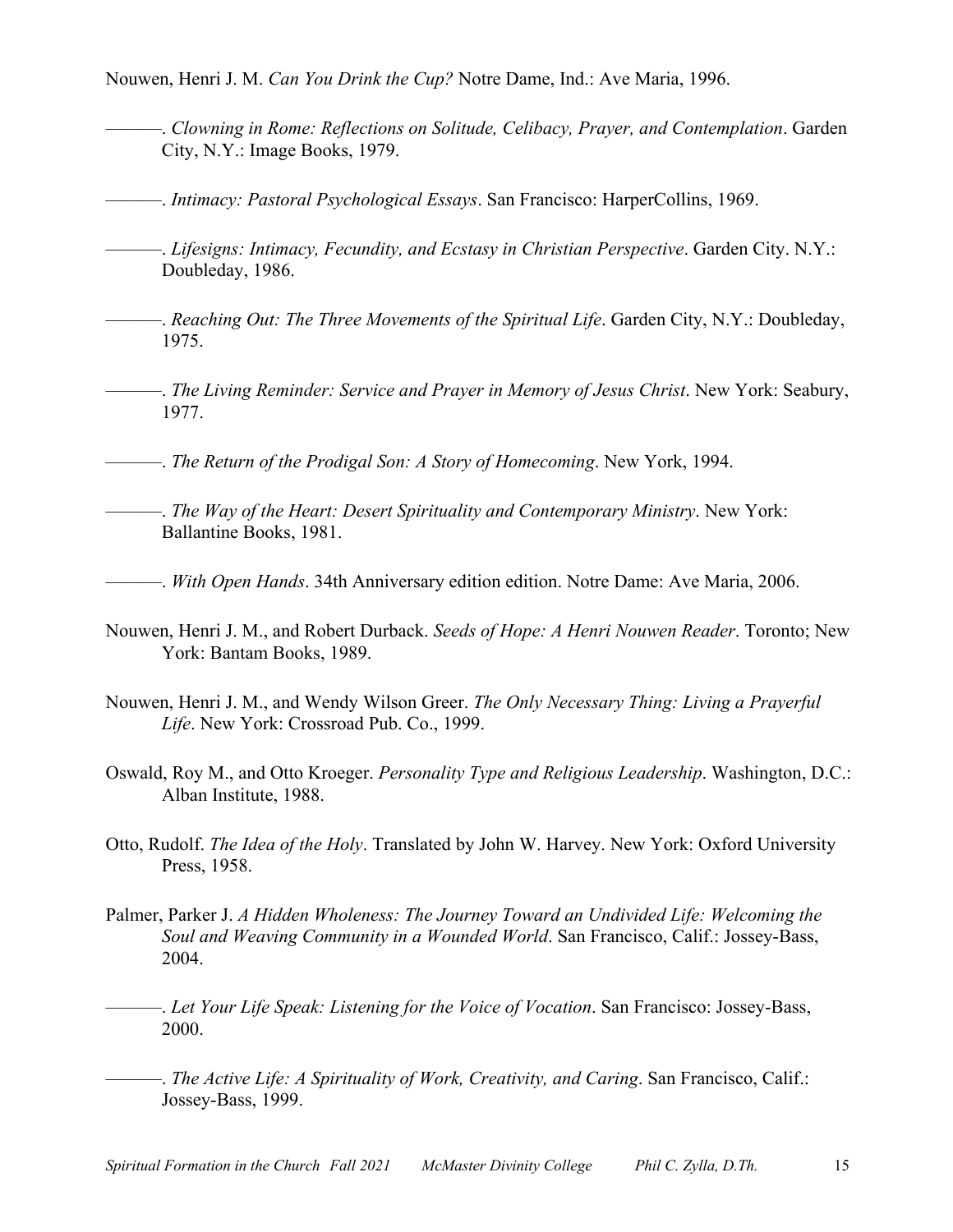- ———. *The Courage to Teach: Exploring the Inner Landscape of a Teacher's Life*. San Francisco, Calif.: Jossey-Bass, 1998.
- ———. *To Know as We Are Known: Education as a Spiritual Journey*. San Francisco: Harper, 1993.
- Peck, M. Scott. *The Different Drum: Community-Making and Peace*. New York: Simon and Schuster, 1987.
- ———. *The Road Less Traveled: A New Psychology of Love, Traditional Values, and Spiritual Growth*. New York: Simon and Schuster, 1978.
- Péguy, Charles. *The Portal of the Mystery of Hope*. Translated by David Louis Schindler. Grand Rapids, Mich.: Eerdmans, 1996.
- Peterson, Eugene H. *Christ Plays in Ten Thousand Places: A Conversation in Spiritual Theology*. Grand Rapids, Mich.: Eerdmans, 2005.
- -. *Eat This Book: The Holy Community at Table with Holy Scripture*. Vancouver: Regent College Pub., 1999.
	- ———. *Subversive Spirituality*. Edited by Jim Lyster et al. Grand Rapids, Mich.; Vancouver, B.C.: Eerdmans ; Regent College Pub., 1997.

———. *The Jesus Way: A Conversation on the Ways That Jesus Is the Way*. Grand Rapids, Mich.: Eerdmans, 2007.

———. *Under the Unpredictable Plant: An Exploration in Vocational Holiness*. Grand Rapids, Mich.; Leominster, England: Eerdmans; Gracewing, 1992.

Phillips, J. B. *Your God Is Too Small*. New York: Macmillan, 1953.

- Pinnock, Clark H. *Flame of Love: A Theology of the Holy Spirit*. Downers Grove, Ill.: InterVarsity, 1996.
- Porter, J. S. *Spirit Book Word: An Inquiry into Literature & Spirituality*. Ottawa, Ont.: Novalis, 2001.
- Raitt, Jill et al. *Christian Spirituality: High Middle Ages and Reformation*. New York: Crossroad, 1987.

Rice, Howard L. *The Pastor as Spiritual Guide*. Nashville, TN: Upper Room Books, 1998.

Richardson, Ronald W. *Becoming a Healthier Pastor: Family Systems Theory and the Pastor's Own Family*. Minneapolis: Fortress, 2005.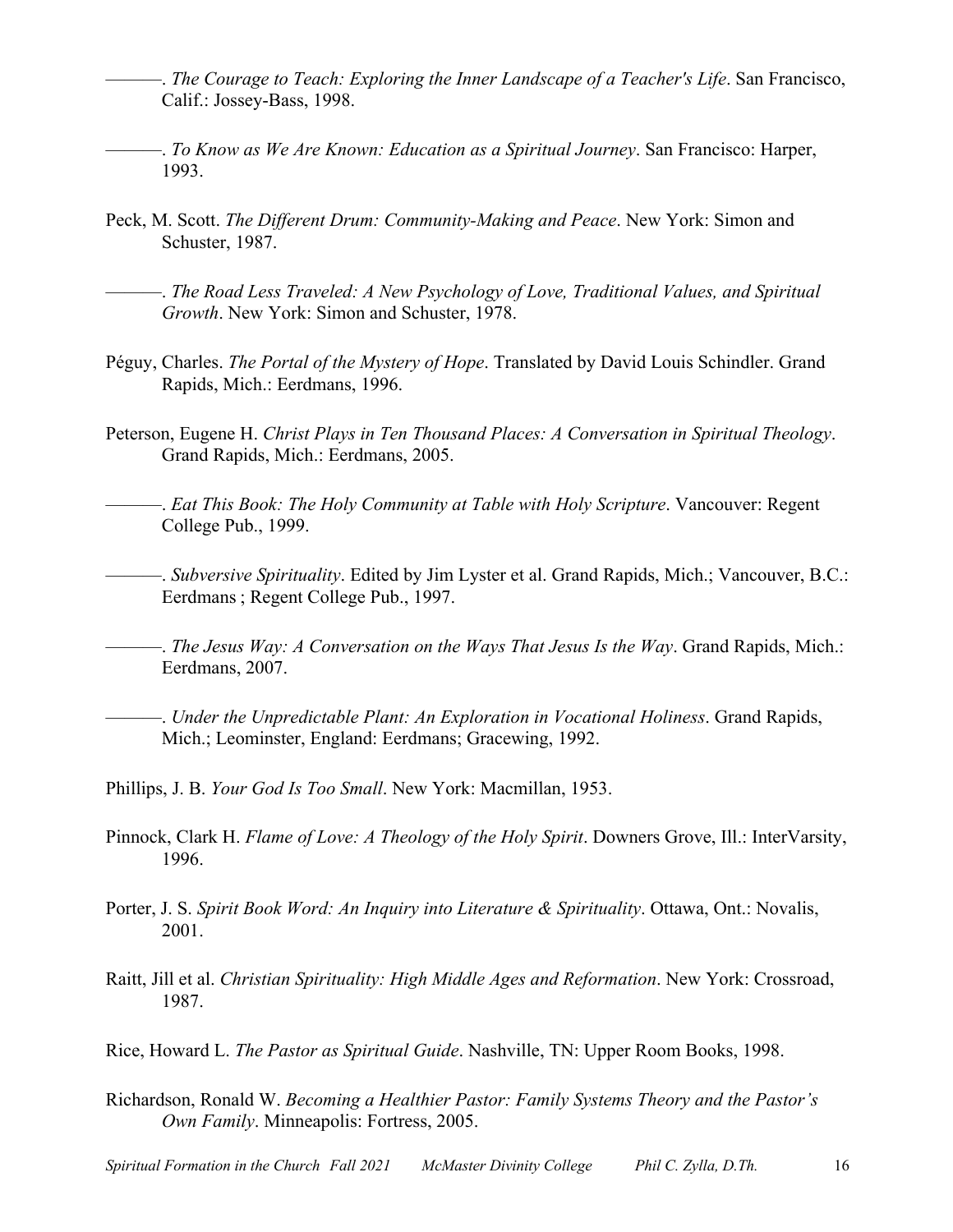———. *Creating a Healthier Church: Family Systems Theory, Leadership, and Congregational Life*. Minneapolis: Fortress, 1996.

Rilke, Rainer Maria. *Letters to a Young Poet*. Translated by Franz Xaver Kappus and Joan M. Burnham. Novato, Calif.: New World Library, 2000.

———. *Rilke's Book of Hours: Love Poems to God*. New York: Riverhead Books, 1997.

Rolheiser, Ronald. *Against an Infinite Horizon: The Finger of God in Our Everyday Lives*. New York: Crossroad, 2001.

———. *The Holy Longing: The Search for a Christian Spirituality*. New York: Doubleday, 1999.

Ruffing, Janet. *Mysticism & Social Transformation*. Syracuse, N.Y.: Syracuse University Press, 2001.

Schaeffer, Francis A. *True Spirituality*. Wheaton, Ill.: Tyndale House, 1971.

Schumacher, E. F. *A Guide for the Perplexed*. New York: Harper & Row, 1977.

Scorgie, Glen G. *A Little Guide to Christian Spirituality: Three Dimensions of Life with God*. Grand Rapids, Mich.: Zondervan, 2007.

———. *Dictionary of Christian Spirituality*. Grand Rapids, MI.: Zondervan, 2011.

- Sheldrake, Philip. *Spirituality and History: Questions of Interpretation and Method*. New York: Crossroad, 1992.
- Sherrill, Lewis Joseph. *The Struggle of the Soul.* New York: Macmillan, 1951.
- Sittser, Gerald Lawson. *Water from a Deep Well: Christian Spirituality from Early Martyrs to Modern Missionaries*. Downers Grove, Ill.: IVP Books, 2007.
- Slee, Nicola. *Women's Faith Development: Patterns and Processes*. Aldershot, Hants, England; Burlington, VT: Ashgate, 2004.
- Smith, James Bryan. *The Good and Beautiful Community: Following the Spirit, Extending Grace, Demonstrating Love*. Downers Grove, Ill.: IVP Books, 2010.
- Springsted, Eric O. *Spirituality and Theology: Essays in Honor of Diogenes Allen*. Louisville, Ky.: Westminster John Knox Press, 1998.

Stafford, William. *Even in Quiet Places*. Lewiston, ID: Confluence, 1996.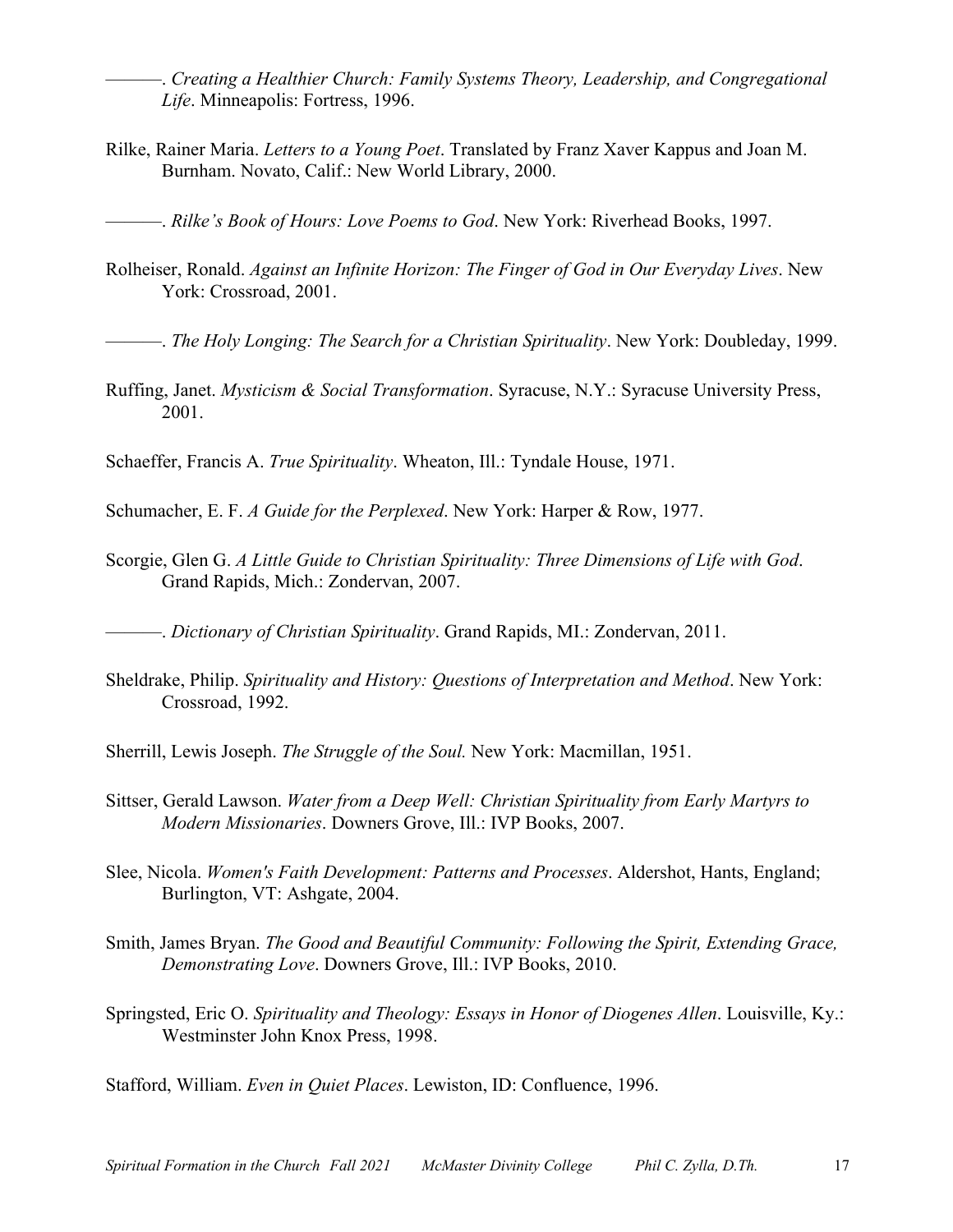- Sweet, Leonard I. *Post-Modern Pilgrims: First Century Passion for the 21st Century World*. Nashville, Tenn.: Broadman & Holman, 2000.
- Thielicke, Helmut. *The Silence of God*. Grand Rapids, Mich.: Eerdmans, 1962.
- Thiessen, Evangeline A. *The Altars of Ahaz: How a Therapeutic Culture Blinds Us to the Claims of the Gospel*. Sisters, OR: VMI, 2007.
- Thurston, Bonnie Bowman. *Spiritual Life in the Early Church: The Witness of Acts and Ephesians*. Minneapolis: Fortress Press, 1993.
- Tillich, Paul. *Biblical Religion and the Search for Ultimate Reality.* Chicago: University of Chicago Press, 1955.
- Tillich, Paul, and Robert C Kimball. *Theology of Culture*. New York: Oxford University Press, 1959.

Tournier, Paul. *The Healing of Persons.* New York: Harper & Row, 1965.

Traub, George W. *An Ignatian Spirituality Reader*. Chicago: Loyola, 2008.

Turner, Victor W. *The Ritual Process: Structure and Anti-Structure*. Chicago: Aldine, 1969.

Vanier, Jean. *Becoming Human*. New York: Paulist, 1998.

———. *Community and Growth*. New York: Paulist, 1989.

- Vickers, Jason E. *Minding the Good Ground a Theology for Church Renewal*. Waco, Tex.: Baylor University Press, 2011.
- Volf, Miroslav, and Dorothy C. Bass. *Practicing Theology: Beliefs and Practices in Christian Life*. Grand Rapids, Mich.: Eerdmans, 2002.
- Ward, Pete. *Liquid Church*. Peabody, MA; Carlisle, Cumbria: Hendrickson Publishers; Paternoster Press, 2002.
- Ware, Corinne. *Discover Your Spiritual Type a Guide to Individual and Congregational Growth*. Bethesda, MD: Alban Institute, 1995.
- Weil, Simone. *Gravity and Grace*. New York: Putnam, 1952.

———. *Waiting for God*. New York: Harper & Row, 1973.

Westerhoff, John H. *Spiritual Life: The Foundation for Preaching and Teaching*. Louisville, Ky.: Westminster John Knox, 1994.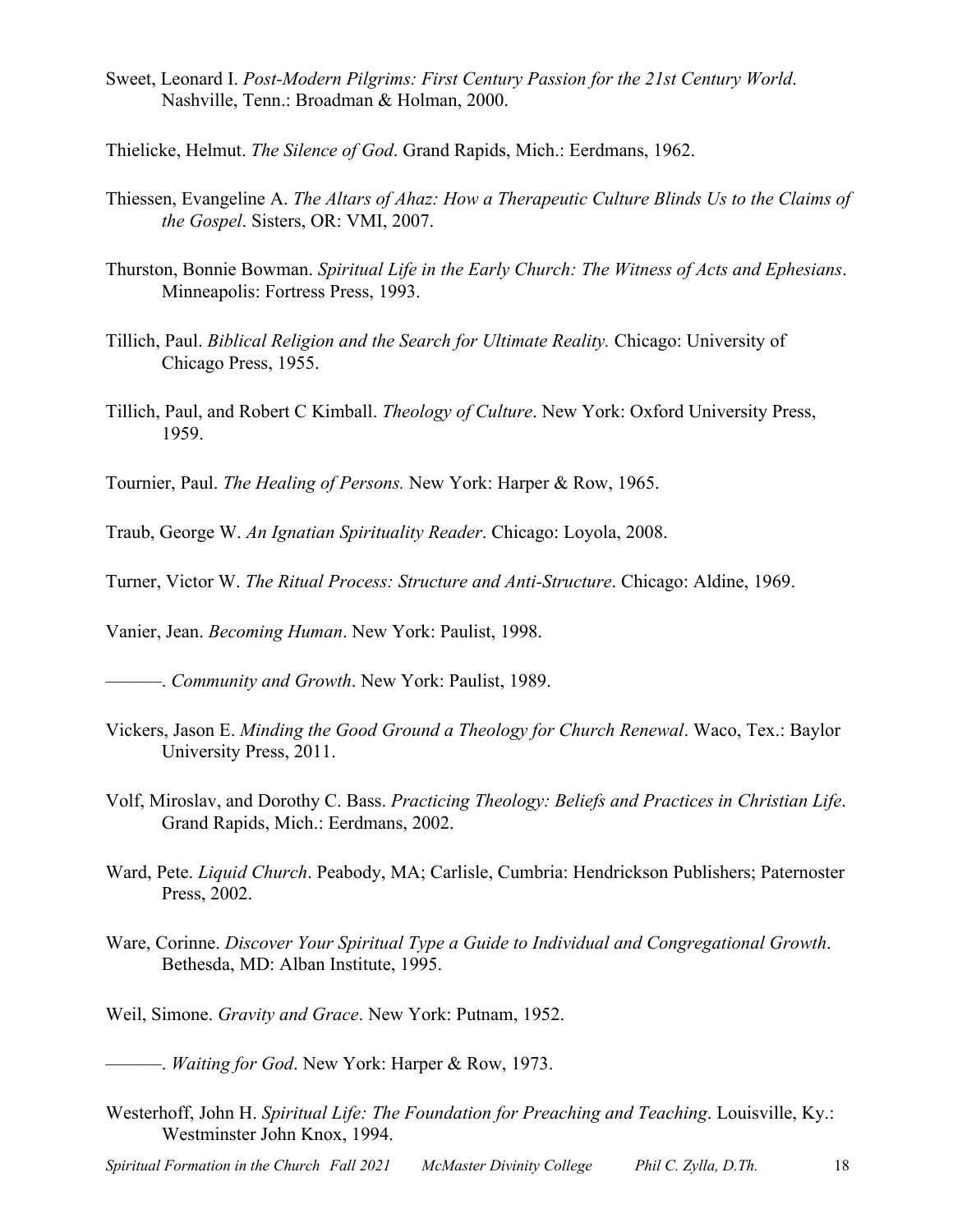Wicks, Robert J. *Availability: The Spiritual Joy of Helping Others*. New York: Crossroad, 1986.

- ———. *Everyday Simplicity: A Practical Guide to Spiritual Growth*. Notre Dame, Ind.: Sorin Books, 2000.
- ———. *Handbook of Spirituality for Ministers*. New York: Paulist, 1995.

———. *Living a Gentle, Passionate Life*. New York: Paulist, 1998.

- ———. *Seeds of Sensitivity: Deepening Your Spiritual Life*. Notre Dame, Ind.: Ave Maria, 1995.
- ———. *Sharing Wisdom: The Practical Art of Giving and Receiving Mentoring*. New York: Crossroad, 2000.
- ———. *Touching the Holy: Ordinariness, Self-Esteem and Friendship*. Notre Dame, Ind.: Ave Maria, 1992.

Wiesel, Elie. *Dawn*. Translated by Frances Frenaye. New York, NY: Hill and Wang, 2006.

———. *Day*. Translated by Anne Borchardt. New York, NY: Hill and Wang, 2006.

- ———. *Night*. Translated by Marion Wiesel. New York, NY: Hill and Wang, 2006.
- Wilder, Amos N. *Theopoetic: Theology and the Religious Imagination*. Philadelphia: Fortress, 1976.
- Wilhoit, Jim. *Spiritual Formation as If the Church Mattered: Growing in Christ Through Community*. Grand Rapids, MI: Baker Academic, 2008.
- Wilkens, Steve, and Mark L. Sanford. *Hidden Worldviews: Eight Cultural Stories That Shape Our Lives*. Downers Grove, Ill: IVP Academic, 2009.
- Willard, Dallas. *The Divine Conspiracy: Rediscovering Our Hidden Life in God*. San Francisco: Harper, 1998.
	- ———. *The Spirit of the Disciplines: Understanding How God Changes Lives*. San Francisco: Harper & Row, 1988.
- Williams, Rowan. *Resurrection: Interpreting the Easter Gospel*. London: Darton, Longman & Todd, 1982.

———. *Silence and Honey Cakes: The Wisdom of the Desert*. Oxford: Medio Media; Lion, 2003.

Willimon, William H. *Preaching About Conflict in the Local Church*. Philadelphia: Westminster, 1987.